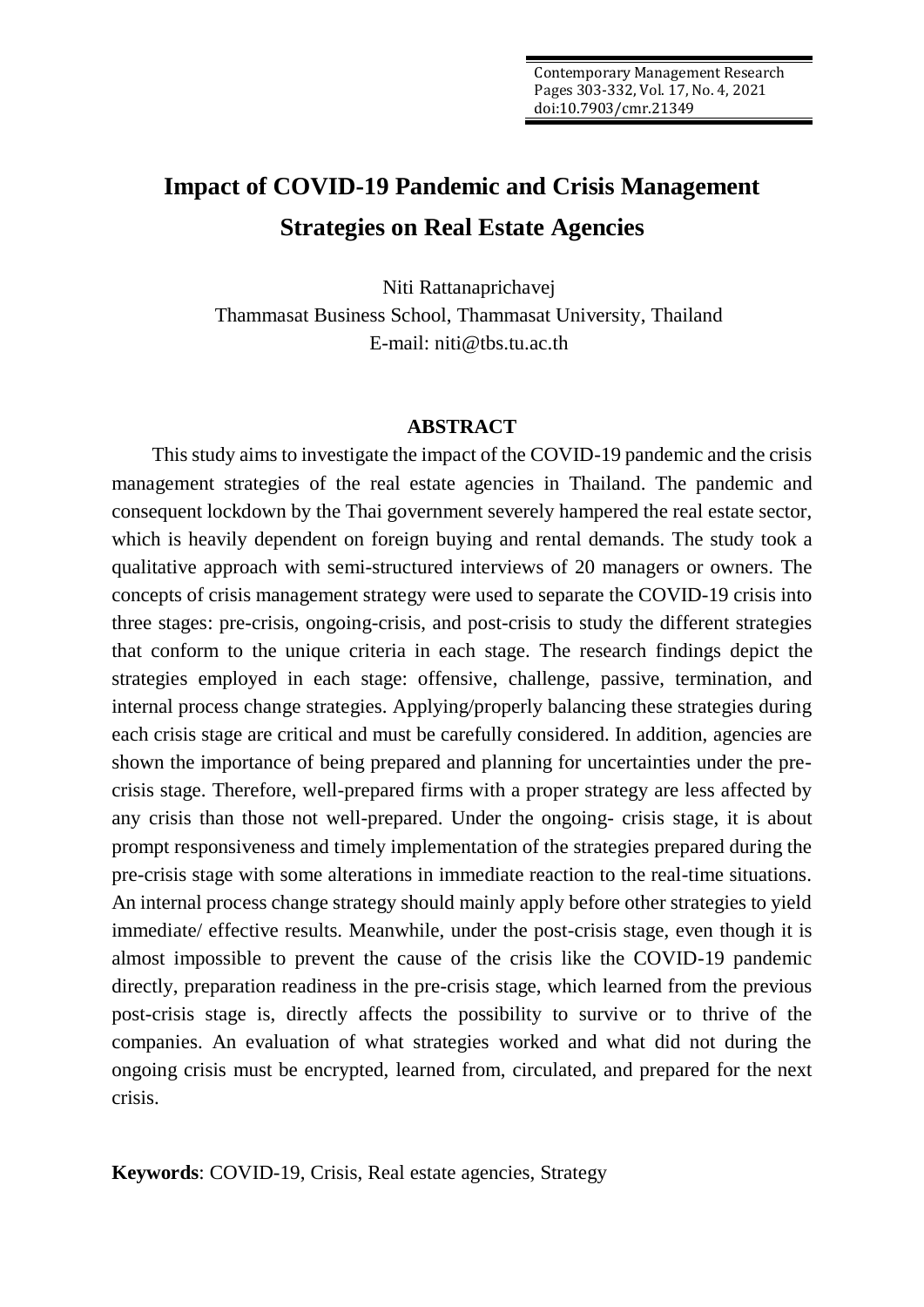#### **INTRODUCTION**

In early 2020, the coronavirus disease (COVID-19) spread all over the World. It immediately impacted every nation's public health sector and economy; almost every country's industry was affected. In Thailand, the effects were far-reaching due to various limitations and constraints such as limited transportation, social distancing, and business closures due to the government's emergency decrees and austerity measures that resulted in drastically declining economic growth. The real estate, which depends heavily on foreign demands, was not spared. A significant part of Thailand's condominium demand is tied to foreigners as it is the only type that real estate foreigners are eligible to own, and the fast growth of foreign direct investment (FDI) affects the rental demand of expatriates. This situation has negatively affected real estate agencies, who play a crucial role in merging the demands of tenants and the supply units of landlords. Moreover, unlike in developed countries, the real estate agency business in Thailand requires no license to work. This has made the business barrier-free and even more attractive to both Thai and multinational agencies.

However, the lockdown imposed by the Thai government in answer to the COVID-19 pandemic worsened the state of things. International travel was halted, and the economy slowed down like it never had and was predicted to decline for some time. This means there are practically no new foreign prospective tenants in the real estate market. On the other hand, existing foreign tenants are also not able to enter or leave the country. This positively affected the occupancy rate in the rental apartment market (CBRE Thailand, 2020), showing that there are still opportunities in every crisis (Goodman & Marshall, 2013; Kabonga, 2020; Vargo & Seville, 2011). In addition, the real estate sector will have to adjust to new behaviors, two of which include work-fromhome, which shows a company can work over long distances without incurring high rental costs, and the negative perceptions of real estate as an investment option. These factors might reduce tenancy demands by foreign companies and change the platform for doing real estate business forever.

In fact, the economic crisis seems to be an ordinary risk that has impacted every business or company (Goodman & Marshall, 2013; Kaewkitipong et al., 2016; Kim & Sung, 2013; Vanichvatana & Puengchuer, 2015; Verwey et al., 2002;). Many crises have taken place in the last decade. These include the oil crisis, economic recession, political instability, natural disaster, terrorist attacks, tourism crises (Avraham, 2021). Many excuses have been given for these failures; however, the inefficient management of the company's structures and processes is the real cause (Verwey et al., 2002). The business owner or management thus must deal with any situation and tackle the problems strategically (Ritchie et al., 2011; Tim et al., 2017; Vanichvatana & Puengchuer, 2015; Vargo & Seville, 2011;). They must be resilient in any situation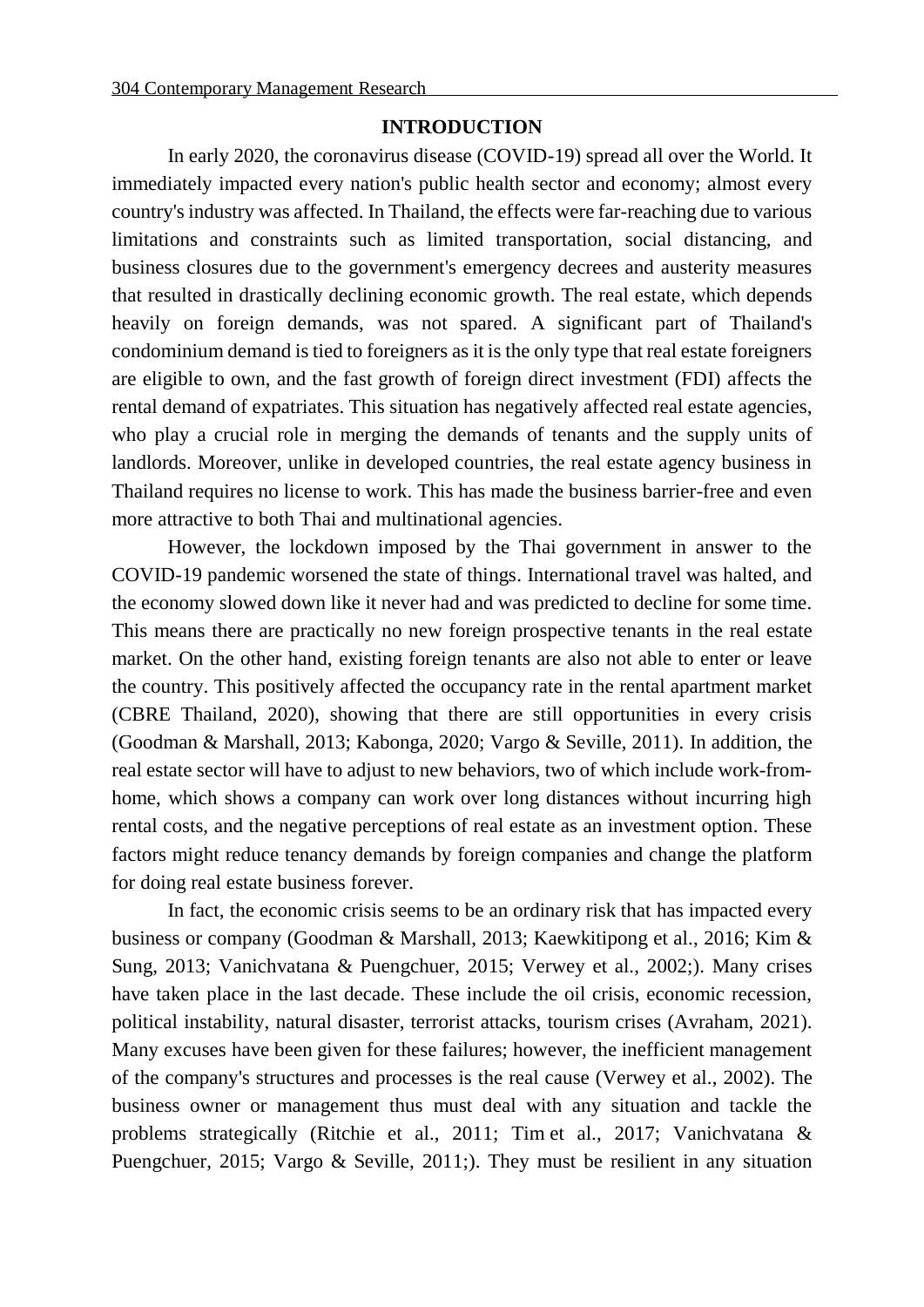(Blackman & Ritchie, 2008; Mikusova & Horvathova, 2018; Schuh, 2012; Vargo & Seville, 2011). As a result, instituting a strategy is one of the most important factors for doing business, as it puts companies on the most efficient and effective path to success. However, this strategy must be changed over time or adapted to diverse situations. Each changing situation requires different and suitable strategies for each business (Ritchie et al., 2011; Vanichvatana & Puengchuer, 2015; Vargo & Seville, 2011). Therefore, a crisis management strategy will be of interest in this research to deal with one of the worst situations ever faced by the World.

In conclusion, this research answered three main questions: 1) how did real estate agencies work before the COVID-19 pandemic? 2) how did real estate agencies survive without new foreign demands during the pandemic? And 3) what are the predictions for the future and planned strategies for a post-pandemic period? The concept of crisis management strategies, which has been immense in various scenarios, will be employed as the primary approach in this research. Therefore, the result of this research will benefit real estate agencies and provide in-depth knowledge of crisis management strategies under the real estate business context.

#### **THEORETICAL BACKGROUND**

The economic crisis triggered by the COVID-19 pandemic impacted various business fields, including the real estate agency business. A review of literature on the responsiveness to the crisis is thus of interest. Multiple approaches from several contexts were derived and analyzed to frame crisis management strategies under the real estate business context.

#### **COVID-19 Pandemic and Economic Crisis**

Crisis study encompasses contingency, uncertainty, unexpected situation, risk, forecast, mitigation, prevention, negative outcome, and many related constants (Chung & Lee, 2016; Coombs, 2007; Goodman & Marshall, 2013; Mikusova & Horvathova, 2018; Ritchie et al., 2011; Vargo & Seville, 2011), which might make it challenging to define the actual cause of the crisis (Brown & White, 2010). Crises can be mainly classified as natural—hurricanes, floods, landslides, earthquakes, eruptions, tsunamis or man-made—economics, terrorism, political unrest, wars, and labor strikes. They can also be classified by stage, duration, scale, the severity of impact, probability of occurrence, and origin of the casualty (Avraham, 2021; Coombs, 2007; Mikusova & Horvathova, 2018; Ritchie et al., 2011; Wang et al., 2016). However, the COVID-19 pandemic is vague in various ankles. It is still mysterious and unable to identify the actual cause or origin. It could not be exactly classified, whether natural or man-made. The duration, cycle, or probability of occurrence are all unknown and complex to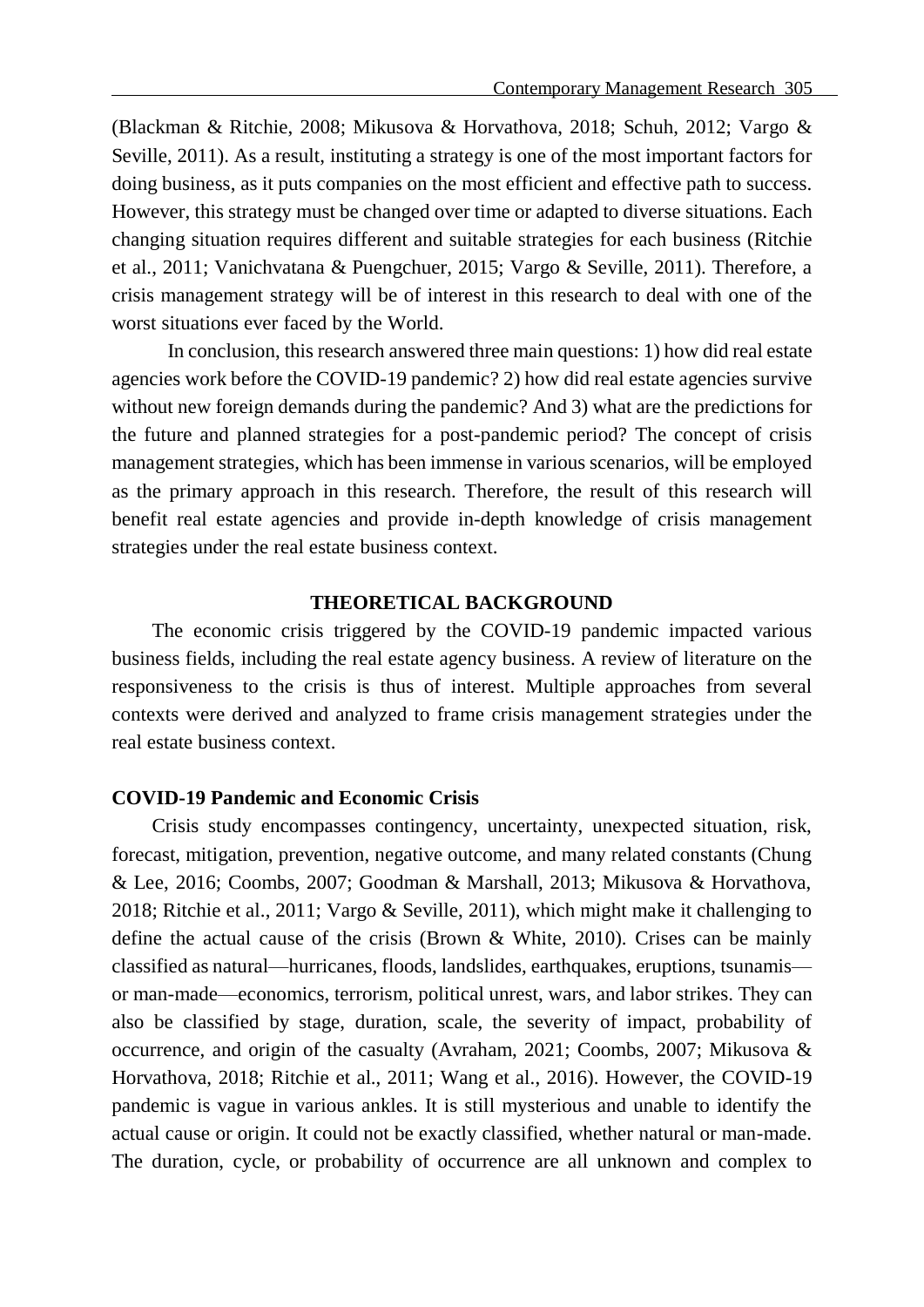predict as they rarely occur. Only the severity and scale of the casualty can be perceived through almost all countries in this World. As a result, it is one of the largest ever crises that is the most difficult to predict and handle.

The three attributes of threat, surprise, and short decision time are the most important determiners of the intensity of a crisis (Mikusova & Horvathova, 2018). This is true of the case of the economic crisis triggered by the COVID-19 pandemic. The pandemic has economic implications and gives businesses very little time to adjust to new realities. The impact of the crisis is usually widespread, especially on the economy (Jakubanecs et al., 2017; Kabonga, 2020; Ritchie et al., 2011). Concerning business constraints, shrinking export market, declining capital inflows, stricter financial credits, or unstable financial currency seems to be the usual (Schuh, 2012). The COVID-19 recession has resulted in the fastest and steepest impact on the growth projections among all global recessions since 1990 (The World Bank, 2020a).

As of November 19, 2020, there were 55,928,327 confirmed cases of COVID-19, including 1,344,003 deaths. In Thailand, 3,888 cumulative cases, including 60 deaths, were reported by the World Health Organization (WHO, 2020). According to the World Bank (2020b), the world economy is projected to shrink by 4.9% in 2020, while Thailand's GDP growth projections were stated as -7.3%, which is among the sharpest projected declines in the region. The impact on Thailand's economy can also lead to shrinking foreign demands in real estate, and it is a difficult period for the real estate agency business due to decreased revenue owing to fewer transactions and a higher vacancy rate in real estates such as shopping centers, hotels, offices, and residences [\(Tanrıvermis,](https://www.sciencedirect.com/science/article/pii/S2226585620302168#!) 2020). Moreover, the COVID-19 pandemic's impact challenges and disrupts the typical assumption of real estate investment advantage over risk diversification via locations and types (Blundell et al., 2005; Heaney et al., 2012; Steinert & Crowe, 2001).

### **Crisis Management Strategies**

Many theorists view crisis management strategies as a unit of the analysis of an individual, organization, and even country (An et al., 2010; Jakubanecs et al., 2017). It is about an individual or organizational responsibility concerning causes and treatments under the ongoing-crisis and post-crisis stages (An et al., 2010; Vargo & Seville, 2011). Comparing causes and treatments over individual level such as fighting or compromising (Wang et al., 2016) seems less complex than restructuring at the organizational level, especially from a crisis that is not a result of errors by the organization itself but rather from uncontrolled environmental factors such as the COVID-19 pandemic. At an organizational level, crisis management is challenging, demanding, and sophisticated in small and medium enterprises (Vargo & Seville, 2011)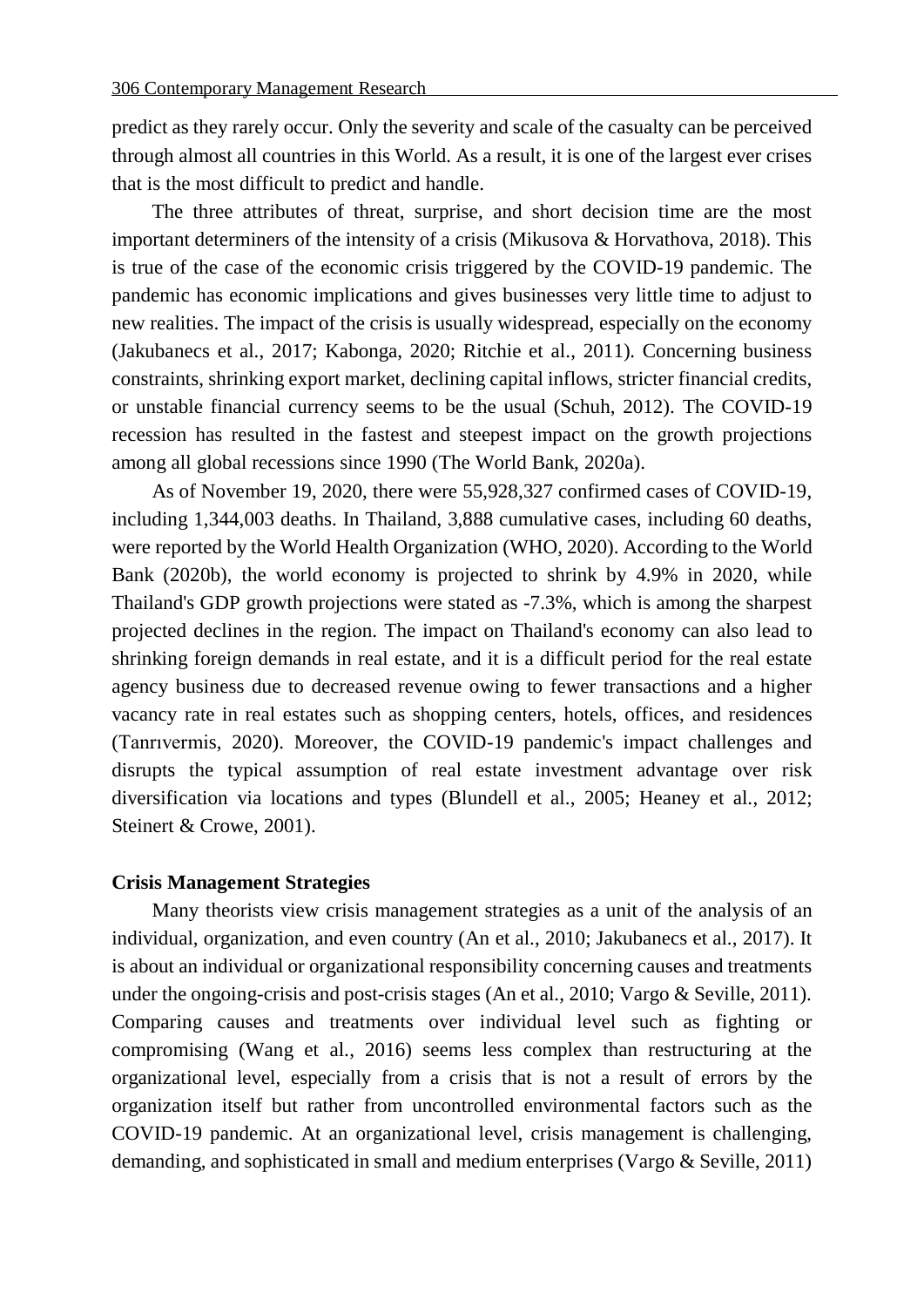like most of the real estate agencies in Thailand specifically, when compared to large enterprises due to different constraints such as limited human and financial resources and bargaining power. (Mikusova & Horvathova, 2018; Vargo & Seville, 2011). Crises can also be viewed from multiple perspectives, such as crisis management strategy models, synthetic crisis management models, systematic management models, and communication-centered crisis management models, which rely on different organizational structures, organization strategies, methods, or communication (Kim et al., 2008). Apart from this, most research also indicated that even though crisis management is not new, there is a paucity of information on good practices and executions.

Once a crisis emerges, the financial, social, and human capital are unfolded to deal with the weaknesses and threats caused by the crisis (Vargo & Seville, 2011). In order to survive under challenging situations, both legal and non-legal strategies, such as illegal forex dealing, cross-border trading, or black-market trading, are established to get financial capital, which is the gateway to other strategies. In detail, human and social capitals seem to be the mediators to derive financial capital, which they must equip with resourcefulness, innovativeness, tenacity, connections, networks, and affiliations (Kabonga, 2020). Moreover, four underlying factors—leadership, culture, decision making, and situation awareness—through planning and adaptiveness are essential keys to strategic crisis management (Vargo & Seville, 2011).

Crisis responses through management strategies are essential and used in different contexts (Ritchie et al., 2011; Vanichvatana & Puengchuer, 2015; Vargo & Seville, 2011). It is about changing an individual or an organization's existing functions to survive (Blackman & Ritchie, 2008; Mikusova & Horvathova, 2018; Schuh, 2012; Vargo & Seville, 2011). As an economic crisis sweeps the nation, the existing strategies such as product quality and product pricing are immediately jeopardized due to cost concerns, and the management must find alternative ways to instantly create strategic plans (Muranda, 2004; Schuh, 2012). Subsystems of preparation for a crisis are composed of the four approaches as passive, defense, challenge, and termination of the business with the two expected results of survival and maintaining the business's existence (Mikusova & Horvathova, 2018). Almost all the companies employ immediate short-term actions, such as lowering costs, revising budgets, and suspending investment to secure cash flow in various ways (Vanichvatana & Puengchuer, 2015). They adjust cost structure to accommodate the lower demand while other longer-term actions such as cost restructuring, mergers, acquisitions, portfolio diversification, or product innovation are unpopular (Prorokowski, 2014; Schuh, 2012). Also, cost-cutting in many forms of human resource management, such as layoffs, overtime reductions, bonus cuts, or task changes, seems to be one of the strategies employed by real estate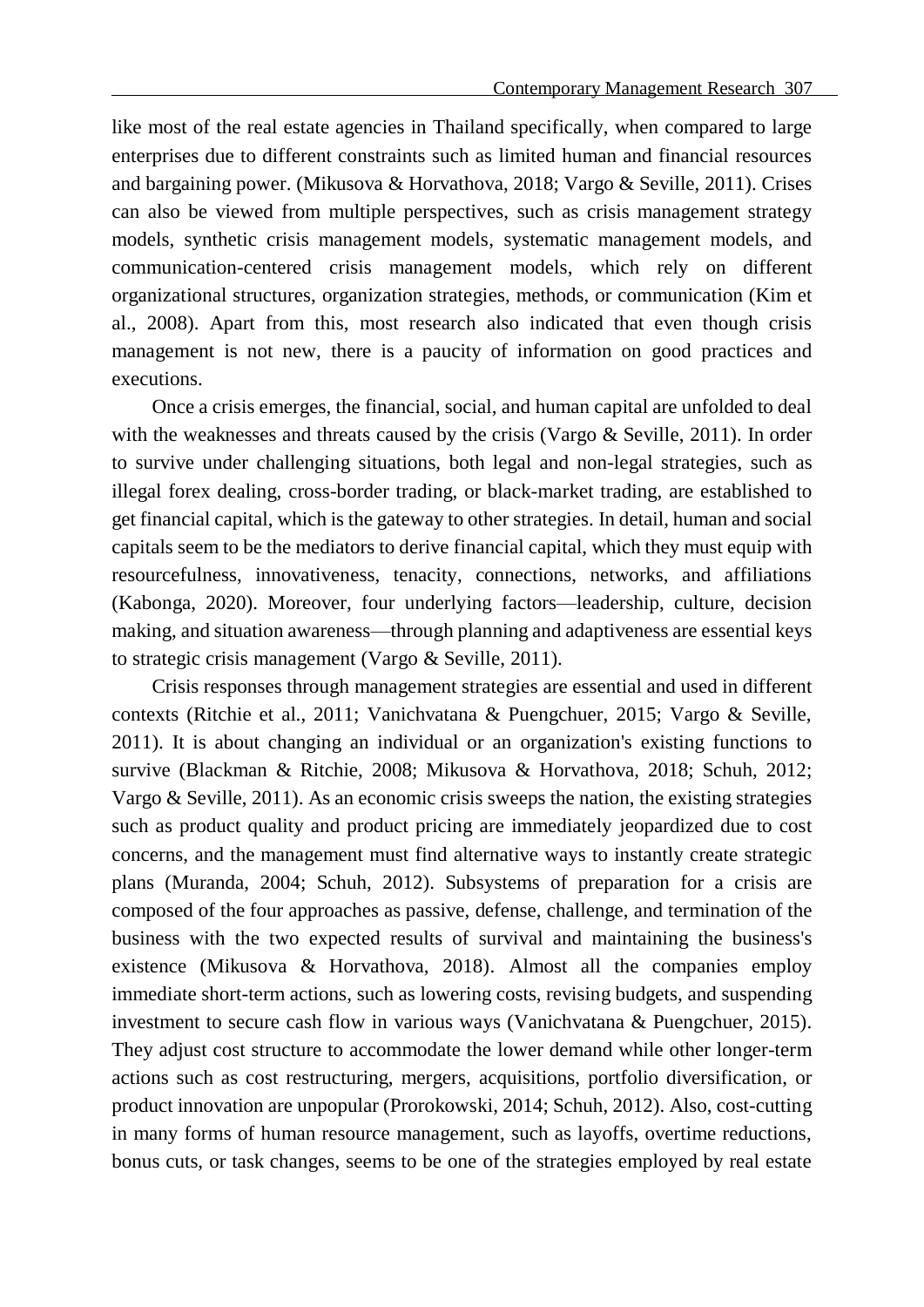developers during the crisis (Vanichvatana, 2010), among which layoffs seem to be the first cost strategy for almost all the sectors, during COVID-19 pandemic.

Various crisis strategies can be applied to various business crises. For example, in the tourism crisis, due to terrorism security, tax incentives and image repair strategies are presented as the main approach (Avraham, 2021); many research studies have been conducted on communication during and after a crisis. The four strategies demonstrated by some tourism studies were denial posture, diminishment posture, rebuilding posture, and bolstering posture (Coombs, 2007; Coombs & Holladay, 2012), while apology, sympathy, and compensation were the crisis response strategies proposed by Kiambi and Shafer (2016); bridging and buffering strategies were also asserted by Kim and Krishna (2017). Companies in the food business tend to formulate their strategy around a product, price, and packaging to overcome challenging situations and maintain the existing demand volumes (Calvo-Porral et al., 2016). Furthermore, the study of innovative companies during the financial crisis found that although they might not be profitable, they tend to prevent significant losses better than other companies. On the other hand, a crisis is a factor that drives the innovativeness of a company (Prorokowski, 2014).

A limited number of studies focus on crisis strategy in the real estate industry. Vanichvatana and Puengchuer (2015) compared the economic crises between 1997- 2000 and 2008-2009 and drew significant conclusions. The crisis in the 1997-2000 window, the Tom-Yam-Goong crisis (referring to the Thai hot and sour shrimp soup), triggered by the wrong financial policies adopted by the business sectors in the South East Asian region, is one of the most severe crises to have impacted Thailand's economy. In 2008–2009, the hamburger crisis was triggered by the subprime mortgage problems in the United States of America and had less impact on the Thai economy (Vanichvatana, 2015). However, the crisis management strategies instituted are similar. The research results highlight significant ideas on capital strategies to secure liquidity and credit among stakeholders, such as clearing up all debts as soon as possible, not creating new debts, and maintaining and improving financial liquidity. With the crisis's impact, each company's product mixes must change according to less demand, product liquidity, and capital. Even though the proposed strategies to deal with these crises are more than two decades old, many real estate developers instantly applied them to create attractive promotions, issue long-life bonds, or revise new development project plans toward the COVID-19 pandemic. All these strategies are mainly taken to maintain companies' liquidity. However, these strategies might need further investigation and adjustment to fit the real estate industry. Unlike real estate development companies, this real estate agency business is not enormously dependent on financial capital as most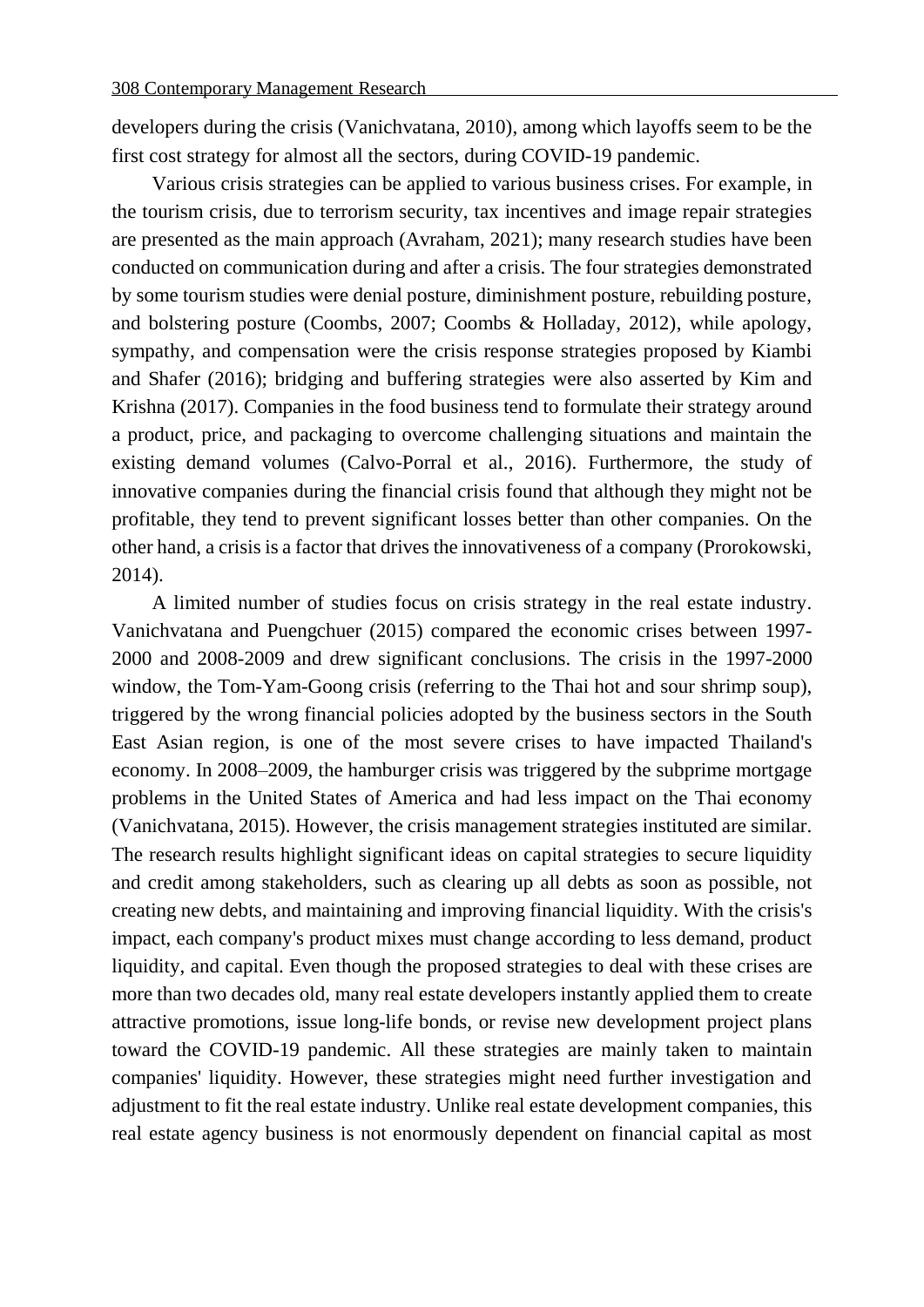agency companies are naturally small and have less investment or operating costs. As a result, their strategies tend to be different.

Generally, the periods spent handling the crisis can be divided into three sequences: preparation and action before the crisis, ongoing-crisis management and response, and management after the crisis is resolved (Mair et al., 2016; Ritchie et al., 2011). Each stage has its unique focus: prediction, response, recovery, prevention, preparedness, or protection. Although the proactive approach against the crisis is known as viable to the company (Ritchie et al., 2011; Verwey et al., 2002), it cannot be ideally prevented or even thought about the crisis in many situations particularly, in this time of the economic crisis due to ever unknown pandemic outbreak of the COVID-19. This study focused on the second stage in how real estate agencies deal with the crisis where in reality, management strategies seem to be reactive rather than pre-determined or proactive (Cakar, 2018). Moreover, this study also aims to compare each stage of relateactivities of the real estate agency company.

According to the above reviews, many forms of management strategies deal with crises in various contexts. During a severe economic crisis, more than a single strategy should be employed to deal with the complexity of the emerging problems (Verwey et al., 2002). Consequently, this research will investigate the various crisis management strategies employed by real estate agencies. It concentrates on the impact of and plans made during the pre, ongoing, and post-crisis situations and their effects on the constituents of the companies, such as human resources, financial and social stakeholders, and organization.

#### **METHODOLOGY**

This study used qualitative research methods and collected information through meetings and in-depth structured telephone interviews. The questionnaires were adapted from the literature review. Two experts from real estate agency companies were asked to review the questionnaire's validity. The interview was conducted after completing a pre-test on a sample group of five real estate agents, and judgmental sampling was used to compose twenty management-level staff or owners as an organizational unit of analysis. The samples were selected from different companies that work for a prospective international tenant. Their groups must also have agency experience for at least one year. The triangulation technique was employed to ensure the credibility and trustworthiness of data interpretation. One expert in real estate academic and one expert in non-real estate academic fields will check and give their opinions toward each interpretation, whether or not it is consistent with the researcher's interpretation.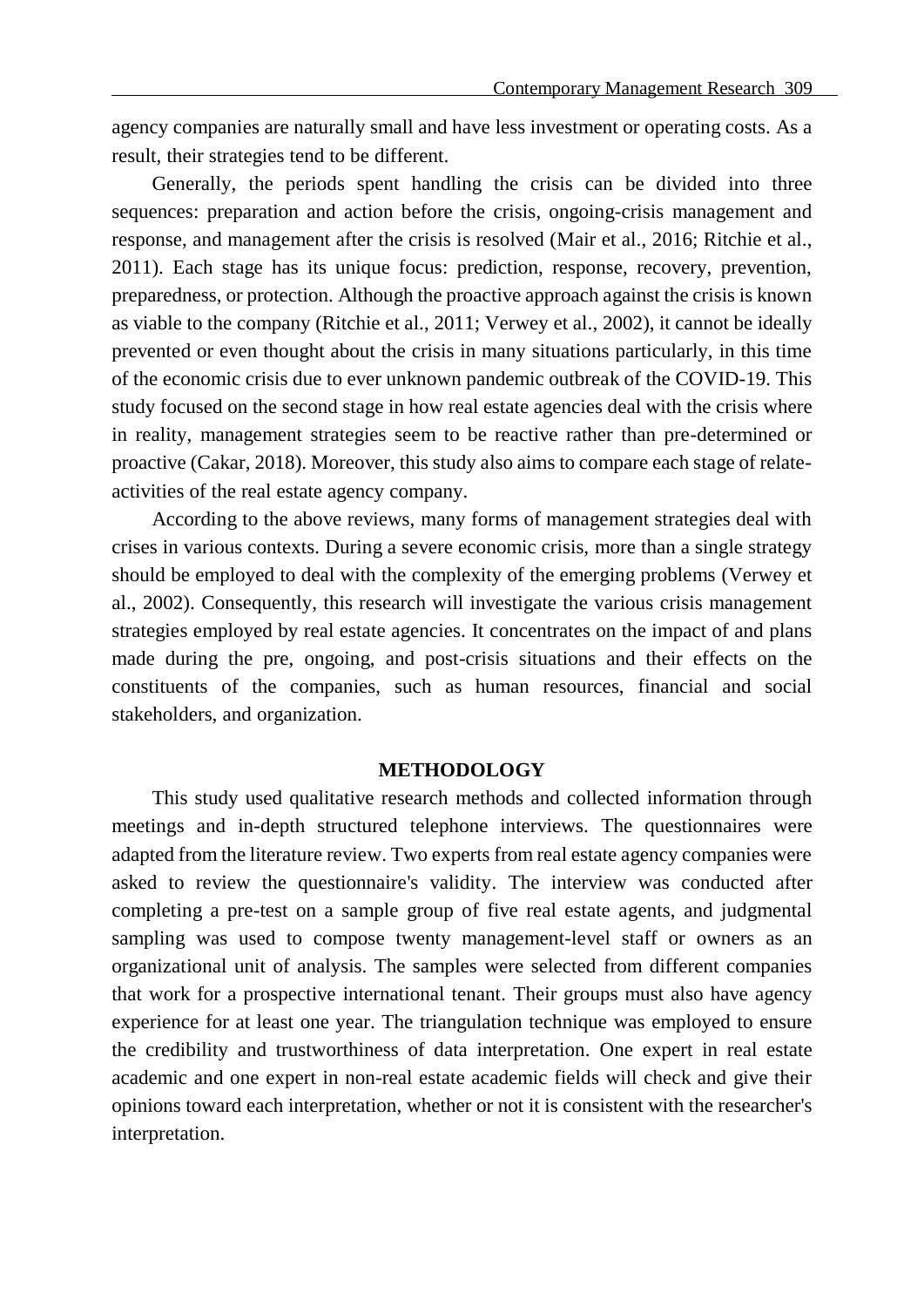#### **RESULTS**

This research studies the crisis management strategies of agency companies during specific periods of the COVID-19 pandemic. The explanation of the result will mainly focus on two main issues. The first issue is the general information of the samples. The second issue is the strategies, plans, and actions employed during the pre, ongoing, and post-crisis stages.

Table 1 shows that most of the respondents were female, while the work positions were managers and company owners. Most respondents had agency work experience of 1–10 years, while most of the companies have 1-10 employees. This information on work experience and the number of employees reflects the newness of the agents as well as their companies' scale, which might be due to the boom in the real estate market during the last ten years; this has attracted many agency rookies to enter this business, particularly since a substantial initial investment is not required. Most of the company's nationalities are Thais, which most of them target mixed customers rather than focusing on any single customer. The location of interest by agency companies is widespread from the Central Business District (CBD) to the upcountry parts of Thailand.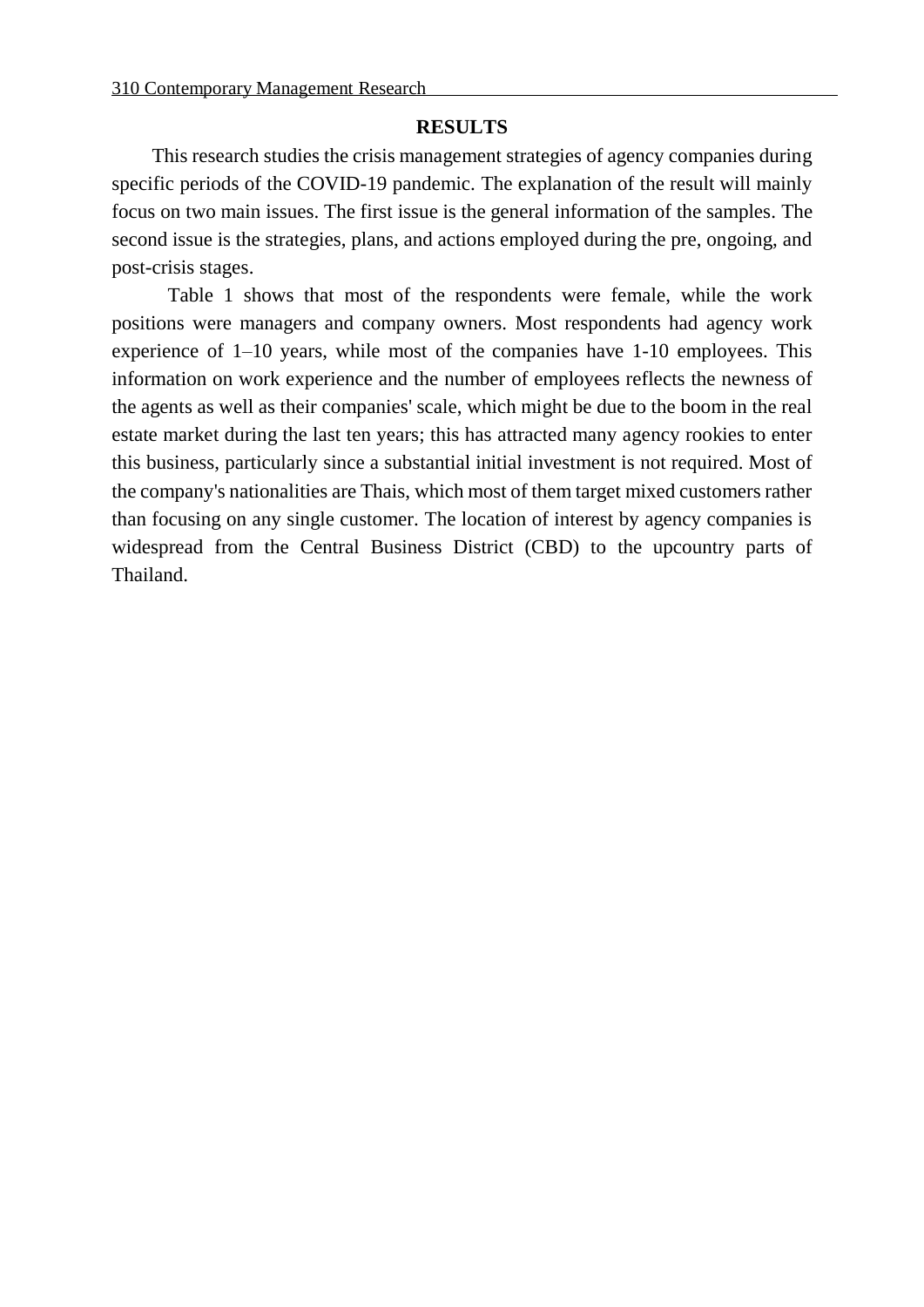|                                        | <b>Numbers</b> |
|----------------------------------------|----------------|
| <b>Samples' Attributes</b>             | (Percentages)  |
|                                        | $(n = 20)$     |
| <b>Gender</b>                          |                |
| Male                                   | $3(15.0\%)$    |
| Female                                 | 16 (80.0%)     |
| Others                                 | $1(5.0\%)$     |
| <b>Work Position</b>                   |                |
| Manager                                | $10(50.0\%)$   |
| Company Owner/ Managing Director       | $10(50.0\%)$   |
| <b>Agency Work Experiences (Years)</b> |                |
| $1 - 5$                                | $9(45.0\%)$    |
| $>5 - 10$                              | $8(40.0\%)$    |
| >10                                    | $3(15.0\%)$    |
| <b>Company Nationality</b>             |                |
| Thais                                  | $17(85.0\%)$   |
| Non-Thais                              | $3(15.0\%)$    |
| <b>Main Target Customer</b>            |                |
| Europeans                              | $2(10.0\%)$    |
| Asians                                 | $2(10.0\%)$    |
| <b>Mixed Targets</b>                   | $16(80.0\%)$   |
| <b>Company Employees (Number)</b>      |                |
| $1 - 10$                               | 14 (70.0%)     |
| $>10-50$                               | $5(25.0\%)$    |
| Not specified                          | $1(5.0\%)$     |
| <b>Location of Interest/Focus</b>      |                |
| Bangkok's Inner and Outer CBD          | $12(60.0\%)$   |
| Bangkok's Peripheral                   | $2(10.0\%)$    |
| No focused areas                       | $6(30.0\%)$    |
|                                        |                |

#### **Table 1** *General information of the samples*

## **The Situations of Real Estate Agencies during Each COVID-19 Stage**

Even though crises rarely occur and severely impact any business or company, they have taken place at different points in economic history, and thus, there are always businesses or companies that did survive the crisis. According to Verwey et al. (2002), management efficiency and company structures and processes are significant factors when dealing with a crisis; therefore, it is interesting to study different strategies employed during different stages of COVID-19 in each company. The scope of each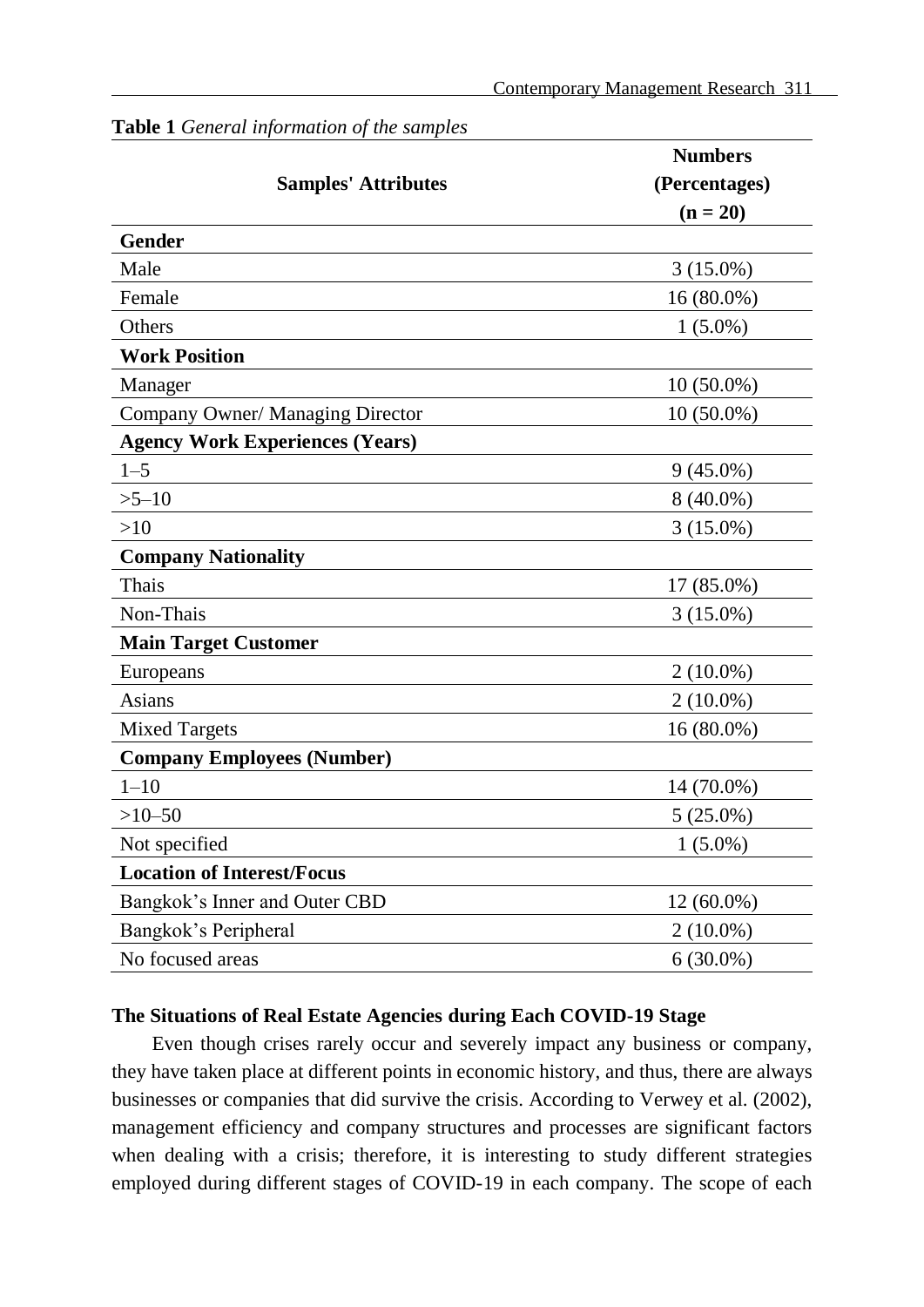COVID-19 stage in this study is classified as follows: pre COVID-19 stage that covers the situation before the COVID-19 outbreak in Thailand; ongoing COVID-19 stage, which is about the situation that the Thai government announced a state of emergency as well as a curfew; and the post-COVID-19 stage, which is about the prediction about the situation after the termination of the COVID-19.

#### **Pre COVID-19 Stage: Planning and Preparedness**

Generally, this pre-crisis stage is about the plan, action, and agency preparedness. It is a crisis-free situation where the management is aware of potential crises and how to manage them. Preparedness at all times is a factor used to divide management into professional or common management.

Based on the information gleaned from the interviews, most respondents agreed that the agency market had already shrunk before the COVID-19 pandemic. It was mainly affected by the four reasons demonstrated in Table 2, which are 1) higher competition among the agency companies due to the increased number of real estate agency companies as well as freelancers (one of the root causes is entering into the agency business in Thailand requires no certificate or license at all); 2) rapid development of technology and social media, which has allowed people to find their preferred real estate easier without agency support; 3) the slowdown of Thailand's macroeconomy due to industries relocating from Thailand; and 4) stricter public regulations on immigration, work permit, and loan to value ratio (LTV) are barriers for expatriates to enter the country and investors to invest. These result in a declining growth rate of expatriate tenants and buyers. It was also interesting to learn that real estate supply in Thailand, especially in Bangkok, exceeds the demand. Expatriate tenants thus have various unit choices, while landlords find it difficult to get the tenants while gaining their preferred rental yields. This can be inferred in the information given by a female agent with over six years of management-level experience in a Thai company:

*"I will have to try harder than before. In the past, we may take customers to see ten rooms a week and close the deal for three rooms, but now it may have to take customers to see twenty rooms to close one or three rooms. We have to talk to the owner that if he is in need, he agrees to reduce the price. Nevertheless, if someone difficult to talk, is difficult to close, we will not waste time taking care of it."*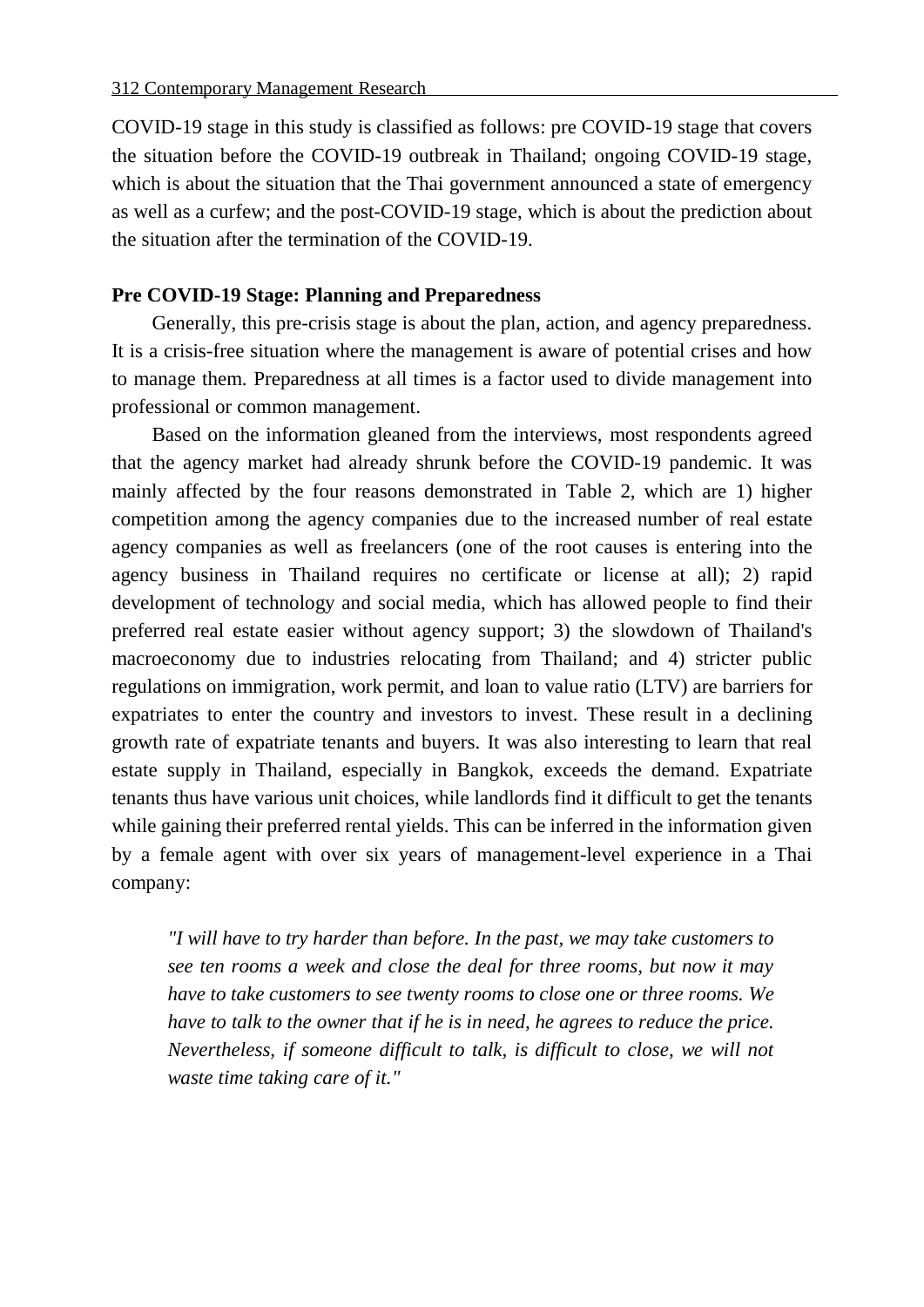| <b>Factors</b>                                             | $n = 20$ |
|------------------------------------------------------------|----------|
| Higher competition among the agency companies              |          |
| The rapid development of technology and social media       |          |
| The slowdown of Thailand's macroeconomy                    |          |
| Stricter public regulation about immigration, work permit, |          |
| and Loan to Value ratio (LTV)                              |          |

**Table 2** *Factors affecting pre-Covid-19 stage of the real estate agency*

*Note.* 1) The chosen reasons may not exactly apply to all respondents  $(n = 20)$  as some respondents did not respond appropriately to the questions.

2) Respondents can choose more than one factor.

Table 3 shows that part of the pre-COVID-19 stage strategy, almost all the agencies used similar strategies to close the deal between landlords and tenants. The first approach is about marketizing the products. The agency companies had to collect unit stocks, as many as possible, and utmost promotion to each unit via any market channels, both online and offline. This can be inferred from the information given by a female agent with twelve years of management-level experience in a Polish company:

*"We must use social media as people rarely go to do surveys outside. Suppose they want a house; they will search and rely on social media to post ads. We make more videos and give [them] to the customers to watch on the mobile phone. We will sell through all channels, including Facebook, Line application, Instagram, websites."*

| <b>Strategies</b>               | $n = 20$ |
|---------------------------------|----------|
| Marketize the product           |          |
| Extra service offerings         |          |
| Customer focus                  |          |
| Organizing customer information |          |

#### **Table 3** *Pre-COVID-19 stage strategies*

*Note.* 1) The chosen reasons may not exactly apply to all respondents  $(n = 20)$  as some respondents did not respond appropriately to the questions.

2) Respondents can choose more than one strategy.

This second approach is regarding services. Most of the agency companies agreed that it is essential to take good care of the clients from the early stage of decision-making to the final stage of leaving the units. Services, such as offering additional maintenance/cleaning, immigration paperwork, or paying bills, help them build their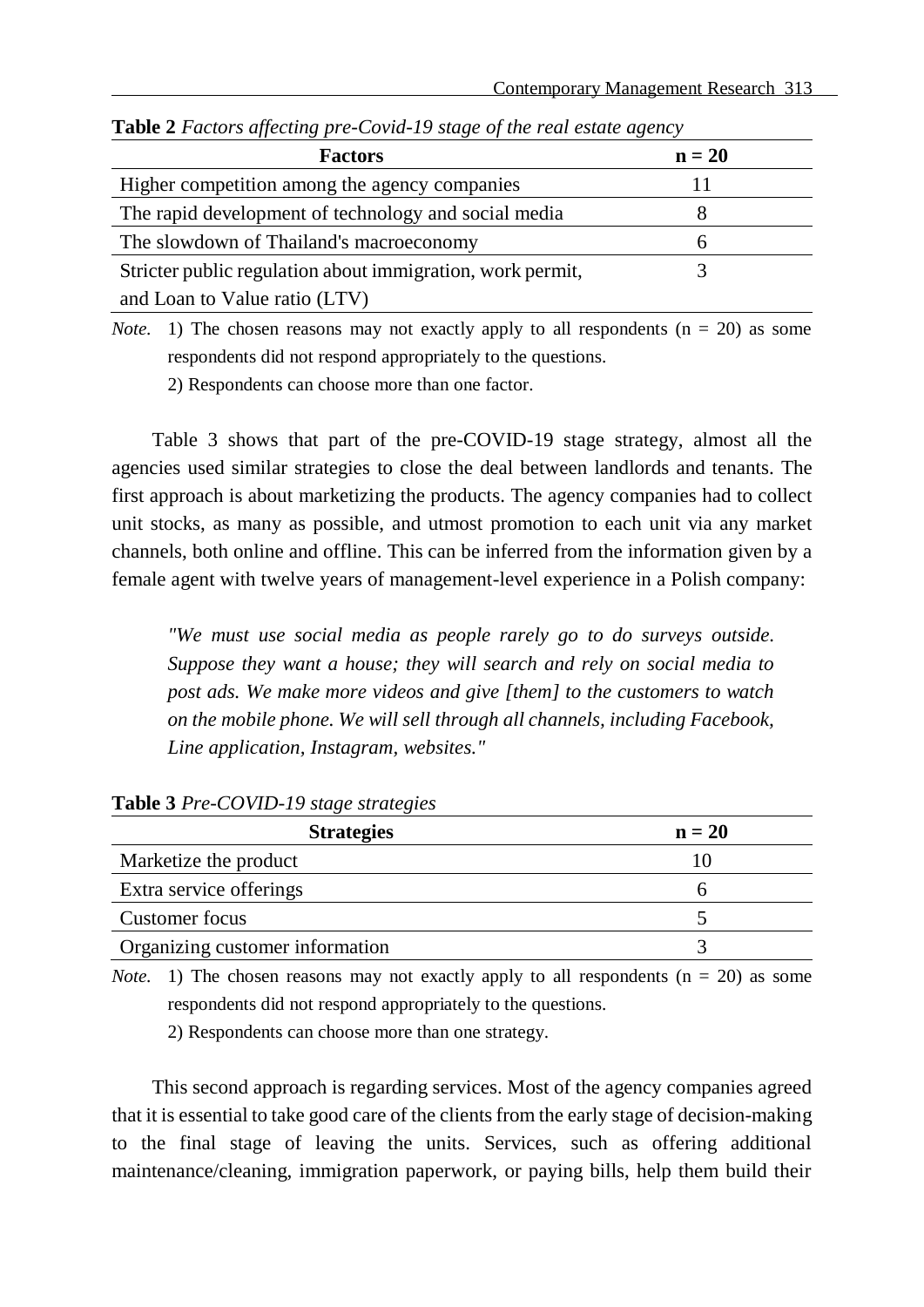brand, credibility, and reputation so that the clients can further recommend this service to others. This can be inferred from the information given by a female agent with over five-year management-level experience in a Thai company and a female owner with over three years of management-level experience in a Thai company, respectively:

*"If you are a rental customer. We will take care for free throughout the contract for both the tenants and the landlords. Before tenants move into the unit, we will offer maintenance and cleaning for free, which are actually the owner's duty to manage. This is a promotion. On the tenant side, he had to clean the unit before leaving it for us. We gave him free cleaning too and carried out various services, such as water and electricity bill payments, including tasks about the immigration process too."*

*"One is to do advertising, promote all our units. The second is that customer service is important. We must speak politely, both for the tenant and the owner, coordinate with them, and not leave the job. After closing the job, we have to find a technician for them to notify the landlord if there is any problem. Or if customers pay late, we followed them."*

The third approach is about customer focus, which is a kind of prioritization. The agency companies choose the best alternatives weighing the opportunity cost. While, in the last approach, two agency companies used this crisis time to organize their customer information. These can be inferred from the information given by a female owner with over three years of experience in a Thai company:

*No landlords or tenants want to wait a long time when selling or renting, so we try to do much homework. Focus on customer-centric, knowing a lot about what customers want. It will help us to work smoother and faster. It is something that other huge companies cannot do with the enormous of their works. We do not accept many works, will focus on each one. If compared with time, we actually get too much workload. Better than we have collected a hundred assets and have no time to focus on anything, we may even reduce half by hundred assets, but make it happen within this month in our team.*

The last approach was about organizing potential customer information and landlords' units for building alternative unit stocks. It appears there was a slowdown in economic activities during the pre-crisis stage due to the reasons mentioned above, and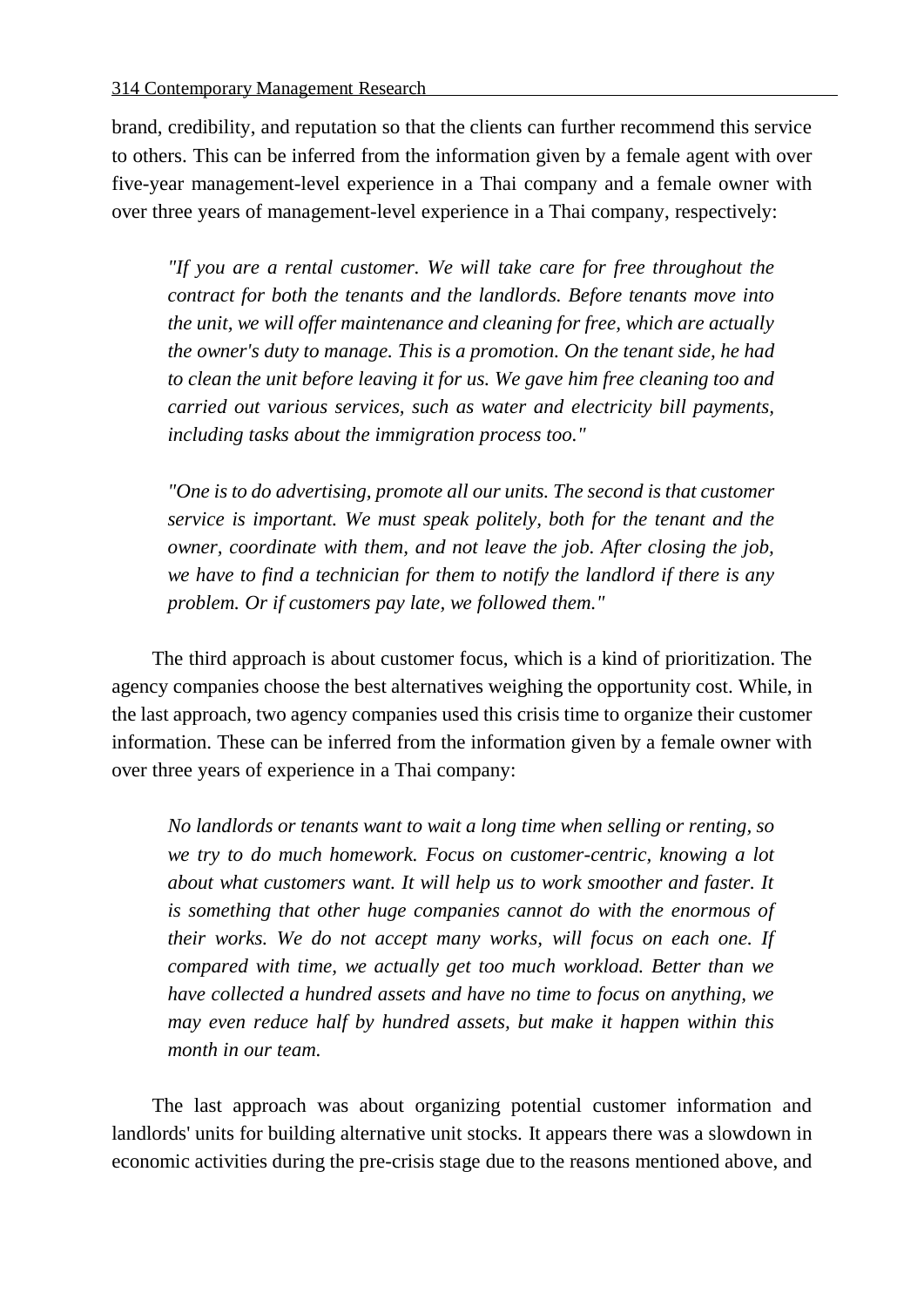each agent had employed similar strategies to penetrate this shrinking market. Interestingly, no one mentioned risk management plans.

#### **Ongoing COVID-19 Stage: Impact, Responsiveness, and Action**

This stage of ongoing COVID-19 typically discusses the impact, responsiveness, and actions taken during tight situations. The COVID-19 could affect various real estate agency stakeholders such as employees, shareholders, landlords, and tenants. Companies that have prepared themselves well are likely to adapt to the changing situation immediately. In contrast, the non-well-prepare companies tended not to respond to the change. Each company pursues similar and different approaches to survive this major crisis.

Although the COVID-19 pandemic has varying impacts on each company, all the respondents agreed that they were affected. In the real estate rental market, the rent volumes of most of the companies were drastically decreased from 50% to 90%, especially during the two months of strictly enforced curfew. This situation resulted in less or no new inflows for the expatriates. Also, there was almost no shifting to new buildings as the tenant tended to extend the existing rent contract while asking for a premium price. Some tenants asked to move to the lower-rental rate condominiums due to their reduced salaries/incomes. This has affected the rental fees incurred by the agencies too. A positive outcome for the tenants and agencies regarding the impact of the crisis was the higher discounted rental price offered by the landlords as they felt unstable in the fluctuating market, which opened up a variety of units for the tenants. Moreover, although the agencies earned the lower rental fees, they did not suffer much from the fixed or variable costs as this business's investment and operation costs are not high.

As described, it seems the opportunities in the rental market have reduced; however, in the real estate sale market, the situation seems to be a little different. Some agencies aver that the COVID-19 pandemic has made many landlords decrease their property prices. In the meantime, potential investors with purchasing power are also looking to acquire quality properties at attractive prices. Therefore, it is an opportunity for agencies to reconcile their demands and yield another channel of their incomes during a problematic situation. This can be inferred from the information given by a female agent with five years of management-level experience in a Thai company:

*"I have to focus on the sales business. When renting, you have to drop first because the rent is still not enough. Selling is focusing on a Thai customer who has cold money and [is] looking for potential investment."*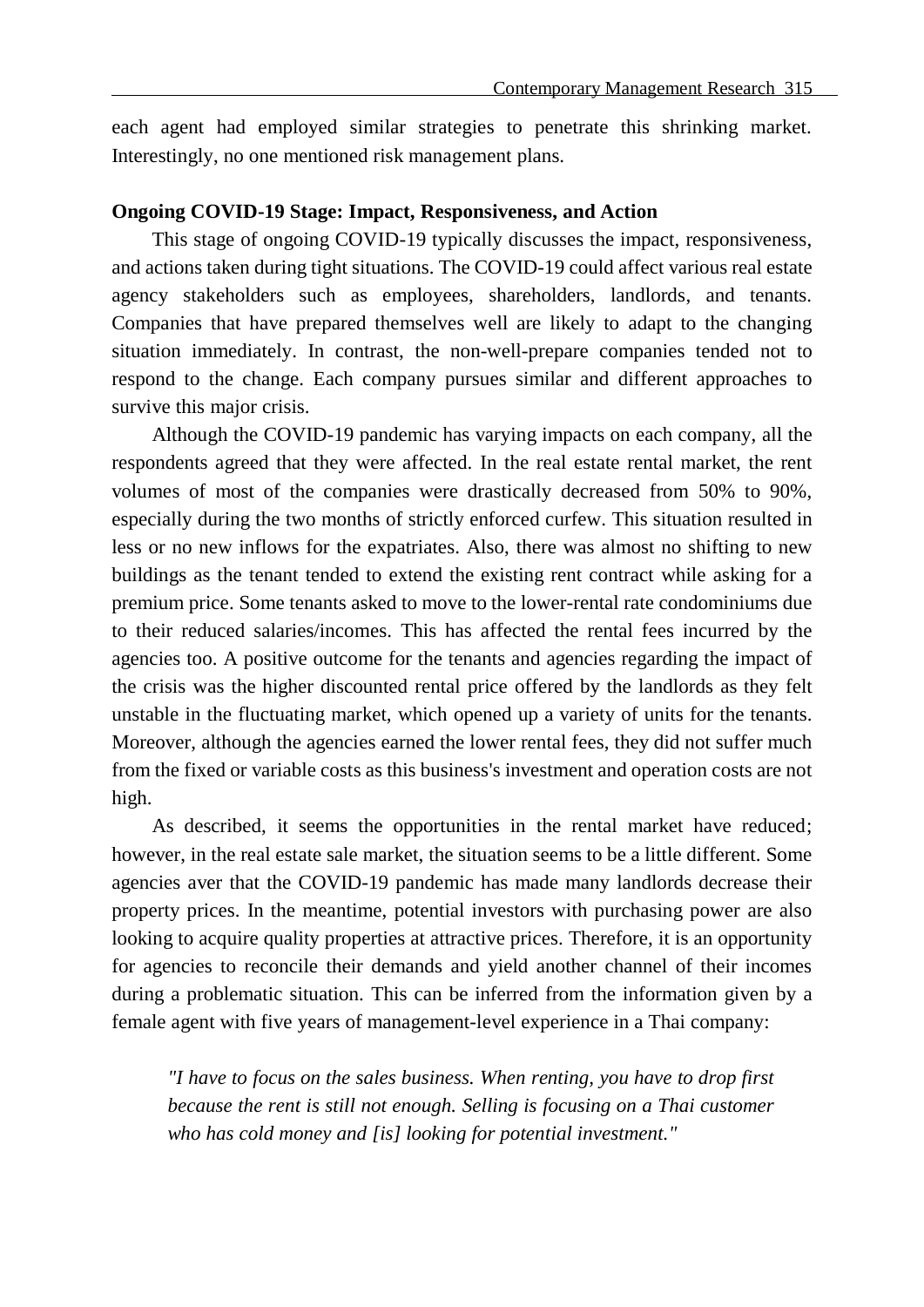316 Contemporary Management Research

The strategies employed during a crisis mention the changes in the existing functions of an individual or an organization to survive amid the crisis. Similarly, during this COVID-19 crisis, various strategies were employed by each company, as shown in Table 4.

| <b>Strategies</b>                               | $n = 20$      |
|-------------------------------------------------|---------------|
| A shift/ expansion in new targets               | 9             |
| Wage/ Salary cutting                            | 8             |
| Expense saving                                  | 6             |
| A shift/ expansion in new products              | 6             |
| More advertisement/real estate content creation | 5             |
| No new strategies                               | 3             |
| Temporarily changing to do other businesses     | $\mathcal{D}$ |
| Encouraging tenants to move to new places       |               |
| Organizing customer databases                   |               |

**Table 4** S*trategies during the ongoing crisis stage*

*Note.* 1) The chosen reasons may not exactly apply to all respondents  $(n = 20)$  as some respondents did not respond appropriately to the questions.

2) Respondents can choose more than one strategy.

Certain companies shifted their products and targets from focusing on selling or renting condominium units to other kinds of real estate with current demands such as vacant lands, office spaces, warehouses, and factories. This can be inferred from the information given by a female agent with over six years of management-level experience in a Pakistani company:

*"The work strategy has to be adjusted a lot. We need to be more active, learn more, and more online. In the past, we considered that we had good times. We do not care much about our customers. However, nowadays we need to pay more attention to customers, follow them all the time, give them time, and look after them. Expand the working area from the original made only a condo or house. Added a factory, land, home office, and a warehouse."*

So, to build new opportunities, the real estate agencies focused more on Thai customers and those with lower-purchasing power and in new areas instead of solely focusing on foreign customers or only their familiar areas. This can be inferred from the information given by a female agent with over ten years of management-level experience in a Thai company: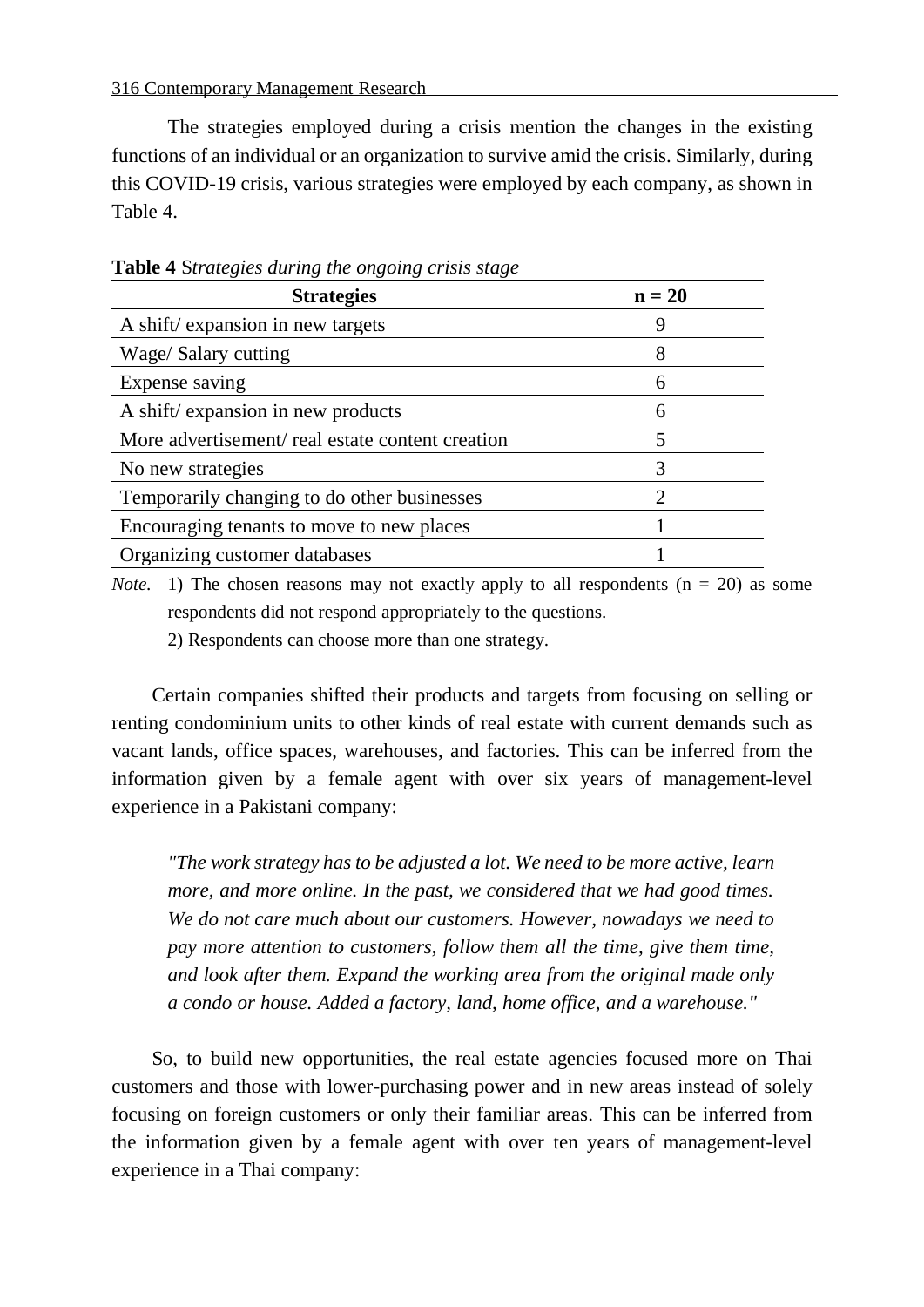*"In the past, we would rather choose customers. If the customer has a cheap budget, we will rarely accept. However, we accept all customers during this COVID-19 period with a low budget of only 10,000 baht (USD 300). Even though customers' 10,000 baht budget always have a problem, rarely pay on time, in a normal situation, we rarely want to have them."*

Encouraging tenants to change their accommodation was another strategy mentioned to create agency fees, which in fact, was not moral. Definitely, with this strategy, agency companies have to offer benefits for the tenants too, such as a special rental rate, a kickback premium from the rent, or extra stuff as cleaning service or bill payment responsible by agents or landlords. In addition, more advertisements via media, YouTube, website, and online unit tour and creating real estate content in Thailand were conducted to build a higher chance of getting in touch with the prospective tenants.

Apart from changing products or targets, some companies choose to apply strategies by changing internal factors. Cost cuts are still one of the swiftest and classic approaches to applying today. While a few companies instituted a wage cut, decreased working hours and salaries, fired employees, and changed employee earnings from salary-based to commission-based, other companies decided to retain their employees and save expenses by cutting off the acquisition of unneeded items and moving to a cheaper space to reduce office rental cost. Both incidents can be inferred from the opinion of a female agent with over ten-year management-level experience in a Japanese company and a female agent with over five years of management-level experience in a Thai company, respectively:

*"During the third month, the company has reduced working hours. Then reduce the salary, and there are some position adjustments. So, the company has to reduce expenses that are not necessary. let the employees take turns working in the office 1-2 days a week, other days they stop."*

*"Adjust the work. Relocated the old office building in the city to the suburbs to save cost but do not reduce staff and during the curfew, work at home, video call, and take customers to see the room."*

Most companies mutually agreed that the wages or salaries of the employees were not significant expenses of the business. This is because most agencies had few permanent employees, and most of their employees depended more on the commission. This means that most of the operating costs of this business were based on variable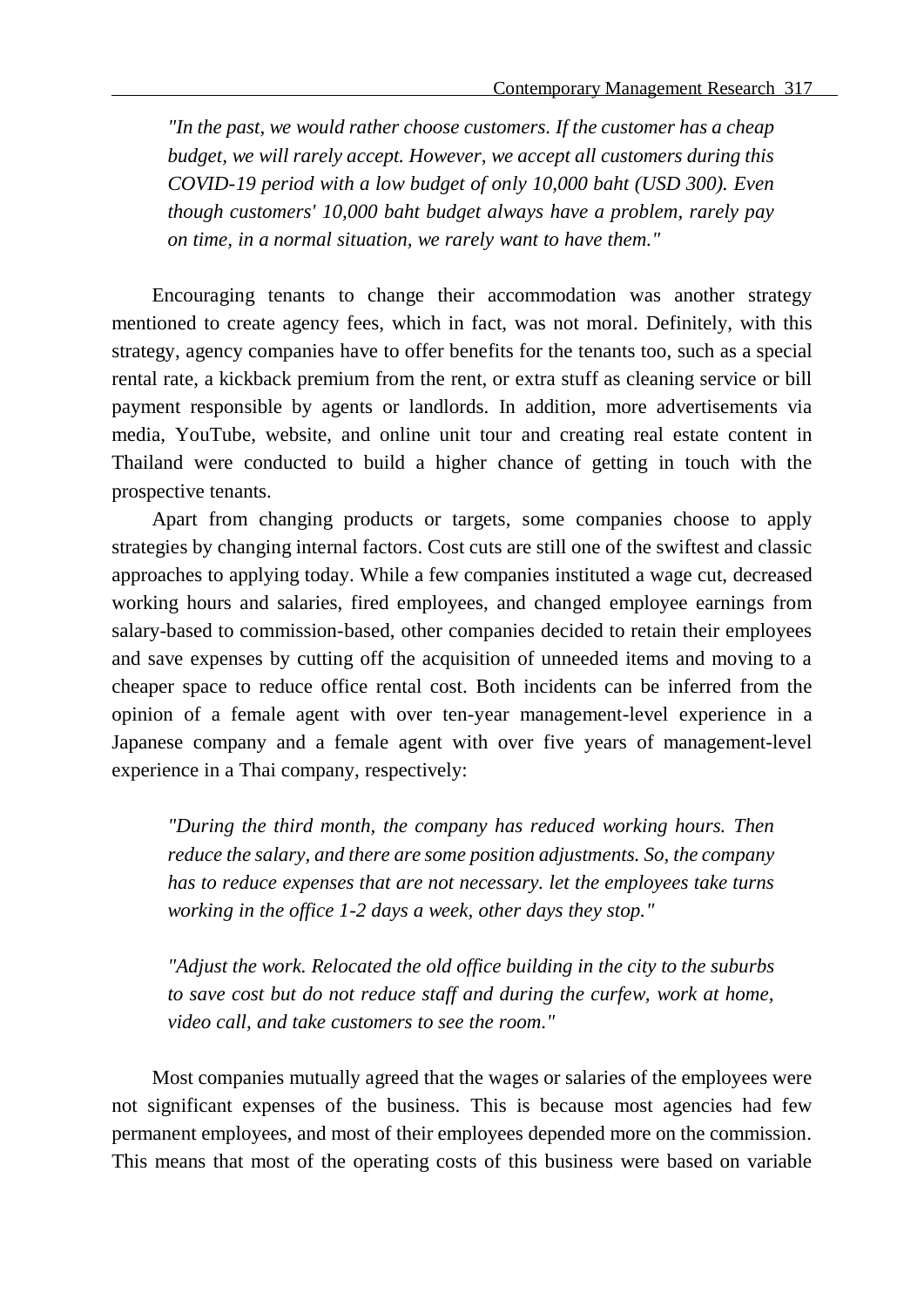costs. Therefore, reducing wages or salaries is not a significant measure during a crisis. This can be inferred from the information given by a female agent with over ten years of management-level experience in a Thai company:

*"Commonly, our company does not give much salary but gives much commission, so he is a sell; he is not an office worker. So, we gave him a low salary to push him to do all that. Therefore, the Covid period (covid19) was the driving force for his enthusiasm. Usually, we would give him a salary of 10,000 baht (USD300) and a 10% commission. We understand the situation and did not set many goals for him."*

Beyond cost-cutting measures, a few companies took up other businesses. For instance, two companies paused their agency businesses and became interior decoration businesses while waiting for sanity to return to the market. This can be inferred from the information given by a female agent with over five-year management-level experience in a Thai company:

*"Now, I must say that anything related to e-commerce should be done, even though the product may not be related to real estate. This year, I may drop about real estate. When the economy is good, when will it return? I will focus on the real estate again. Because the company still has a customer database, but of course, if going to market this property this year, it will sink capital. Probably will not get any profit back at all. Therefore, focus on the other businesses that think that will return profits is much better. They are importing products from Europe. Now that the company can live because of e-commerce, various social media that the company makes is the nurturing company."*

Moreover, one company organized its customer database system by collecting new data and updating/recoding old data, and waited for the crisis to pass. The results also showed that a few companies did not specify any new strategy during the ongoing crisis. Additionally, in comparison to the four approaches of preparation for the crisis by Mikusova and Horvathova (2018), offensive, challenge (defensive), passive (no new strategies), and termination (change to do other businesses) strategies were similarly specified.

This stage revealed the impact on each company while depicting the various strategies employed by each company to deal with the COVID-19 crisis. The main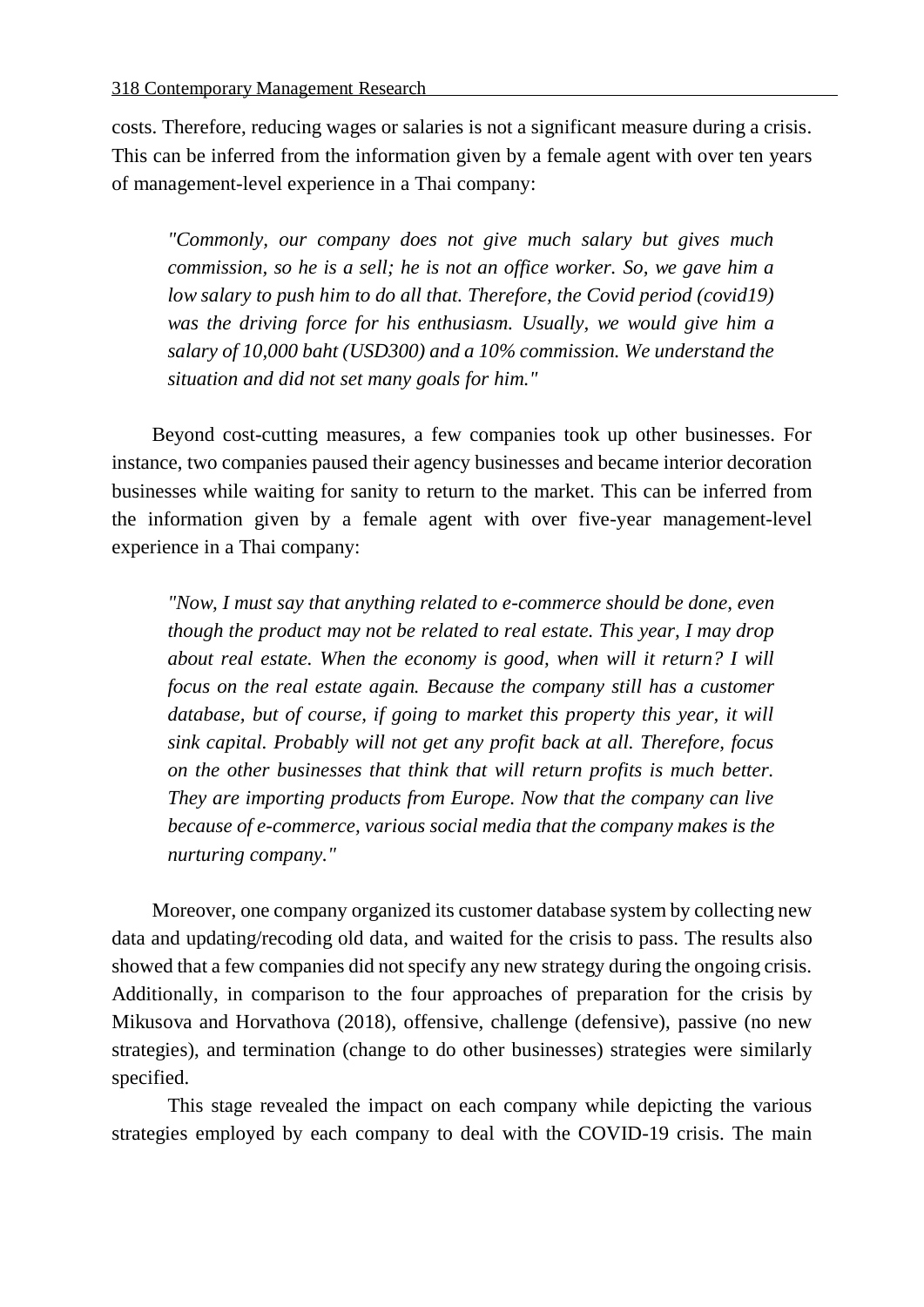limitations in this stage were no new demands in the market and the reduced purchasing power of tenants.

#### **Post COVID-19 Stage: Prediction, Recovery, and Prevention**

It is rather difficult to state that this time is the post-COVID-19 stage. Although the Thai government has recorded zero COVID-19 infection since July 2020, the same cannot be said of the rest of the World, especially the US and Europe. Furthermore, the global economic crisis still affects the Thai economy and the Thai real estate industry inevitably. Therefore, this stage of the COVID-19 pandemic is expected to engage with activities such as recovery, future predictions, and prevention.

The respondents were divided into two groups of thoughts as optimists and pessimists in relation to predictions made. The optimists believe that the solid Thai economy, relatively low cost of real estate, foreign direct investment (FDI), and quality medical management would ensure a return of demand by foreigners in the real estate market. They believe that the market will recover soon though the pandemic will irrevocably change the industry. Real estate investors will likely be more careful when spending or investing, particularly on long-term investment. The group believes that the rental market would be better than the sales market, and the smaller/lower-rate units would be more attractive due to the more carefulness of the tenants.

The pessimistic group believes that economic recovery will be slow and challenging after the COVID-19 pandemic. They believe it will take years colored by investor apathy, poor demand, and excess supply. In other words, they think the effect of the COVID-19 pandemic would significantly revolutionize the real estate industry. For them, it is a matter of time, like in previous crises. An interesting point of view was provided by a respondent who stated that the critical success factor for investors is choosing the suitable locations and projects to invest in. No matter how many times crises occur, the superb locations and projects would be the first ones to survive and the last ones to fail.

Table 5 shows that most respondents planned to use more marketing tools to reach more customers, especially digital marketing, which they learned during the ongoing crisis and in an early post-crisis stage. In addition, they plan to boost sales by offering special promotions. While they took good care of their existing customers, they look to acquire new customers and products with strategies that aim to allocate risks and increase sales volume. From focusing on only one segment such as foreign demands, sale or rent market, specific areas or properties, many respondents intend to expand their targets to local demands, rent and sale markets, new and broader areas, and a variety of properties such as home offices, single houses, and warehouses. These can be inferred from similar opinions shared by a female agent with over three-year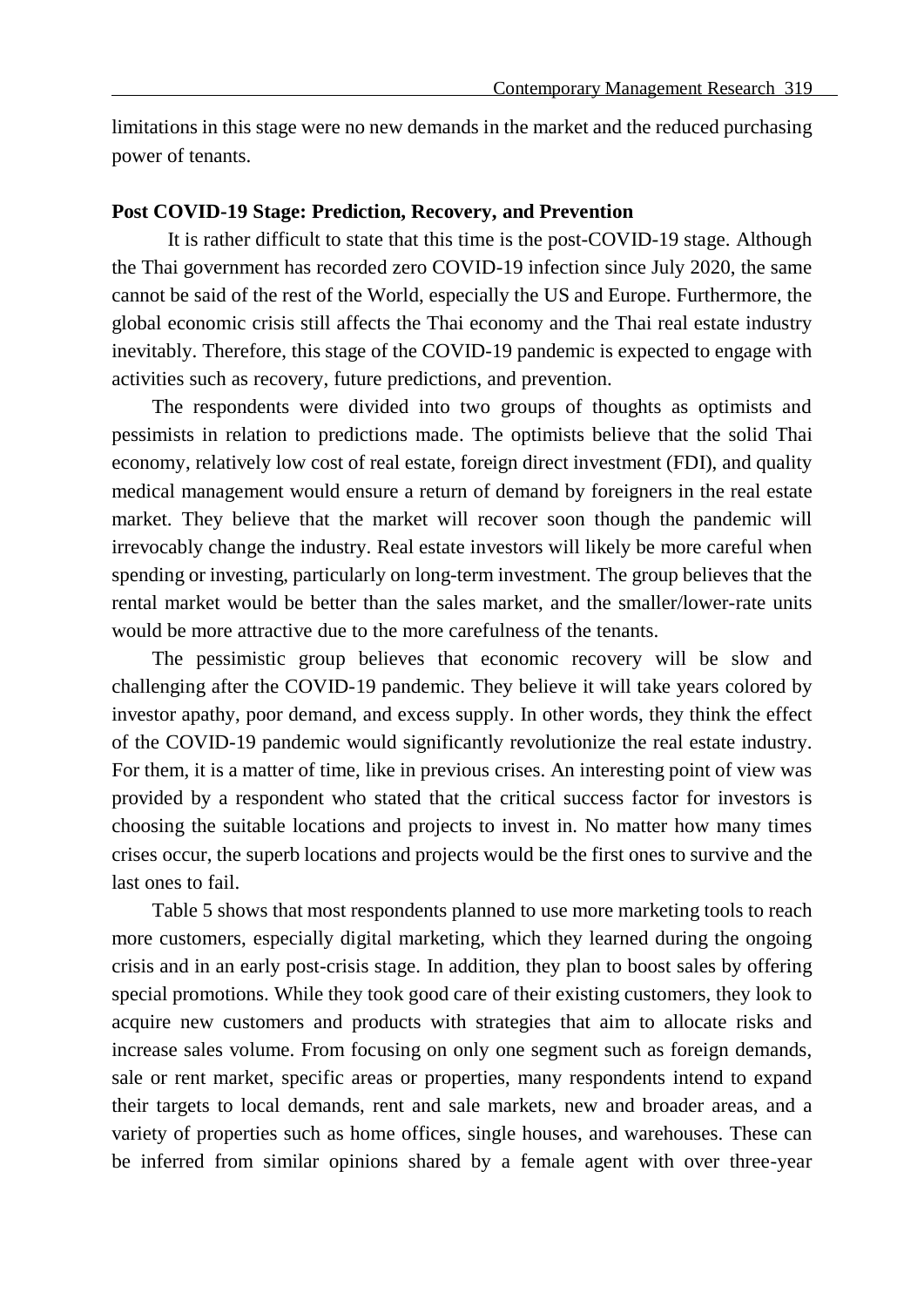management-level experience in a Japanese company, a female agent with over six-year management-level experience in a Pakistani company, and a female agent with over ten years of management-level experience in a Japanese company, respectively. However, some respondents did not have any strategy for the post-crisis stage.

*"We will scope more customers as other nations or as Thai customers, including maybe sales as well, not just a rental market. Most customers who come to buy are [from] Hong Kong, Japan, China, [and] western countries because they like to buy and invest in real estate in Thailand. So, it is quite a lot of customers. Nevertheless, right now, we do not have many clients. However, the boss said that if there were more clients, we might have to do this more."*

*"The company will increase the focus on the house because most of our customers are foreigners. They wanted more houses. We will find more house assets. And we will expand more working areas. Capture another view like other investors too. From only the home office at Rama 3, we add Bangna, Samutprakan, and other provinces too such as Trat, Hua Hin, Phuket, Chonburi, Rayong."*

*"Learn a lot as well. We need some backup jobs. We need some other customers, such as from some countries, not only from Japan. May change the target audience not only penetrate one single group, which may have added some real estate trading to diversify the risk. Accepting more Thai people. Get all the people who want to come in."*

| <b>Expected strategies</b>        | $n = 20$ |
|-----------------------------------|----------|
| More marketing activities         | 10       |
| A shift/expansion in new targets  |          |
| No strategies                     | 6        |
| A shift/expansion in new products |          |
| Cash reservation                  |          |
| Work productivity                 |          |

**Table 5** *Expected strategies during the post-crisis stage*

*Note.* 1) The chosen reasons may not exactly apply to all respondents  $(n = 20)$  as some respondents did not respond appropriately to the questions.

2) Respondents can choose more than one strategy.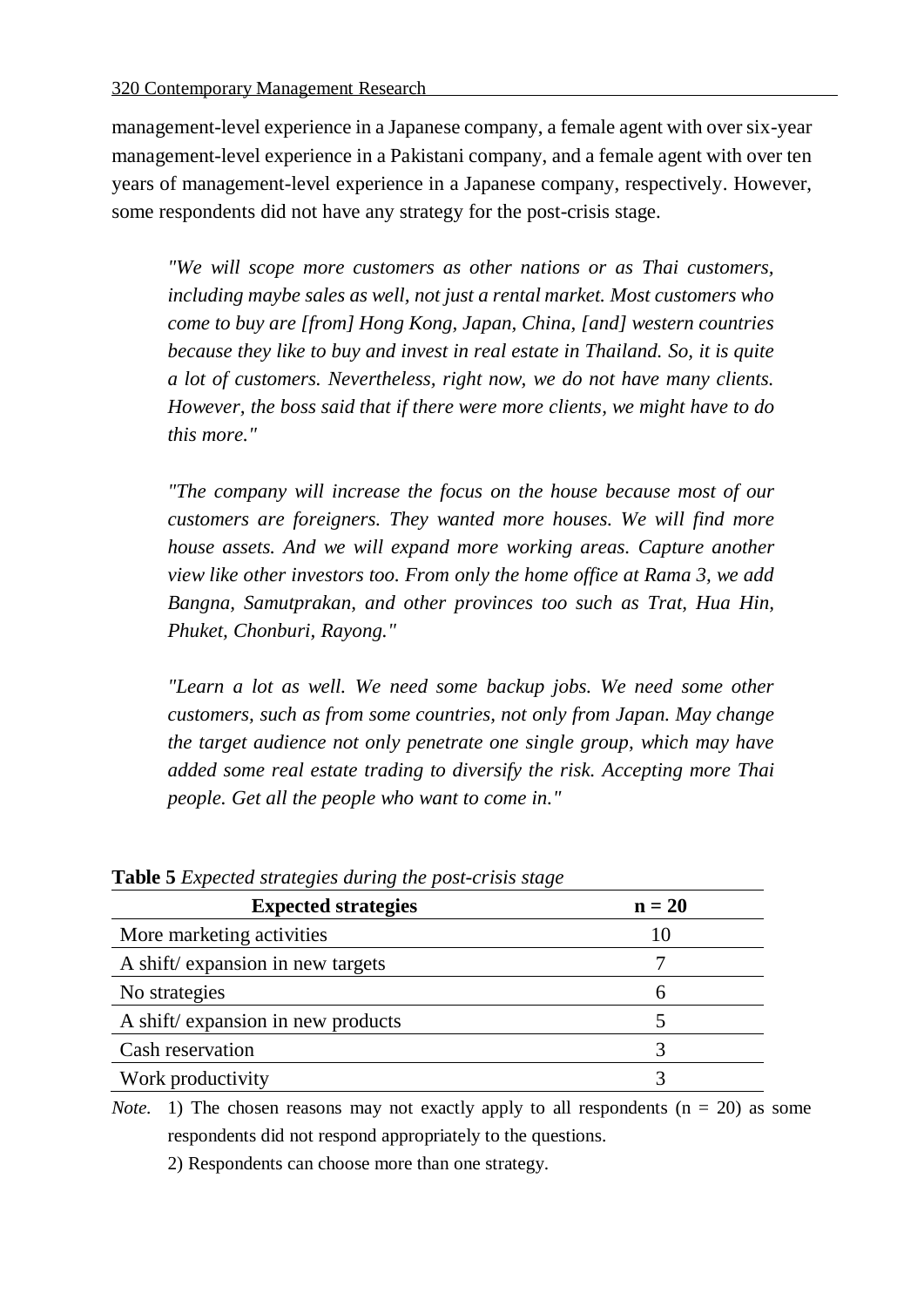Even though the COVID-19 crisis is yet to pass, most respondents have reviewed their plans to mitigate the impact of the crisis. Most of them realized that nothing is certain, and they must prepare and review their prevention plans at all times. Risk allocation by diversifying customers/areas/product segments was on top of their minds as they all appreciated the aphorism not to put all eggs in one basket. Having money set aside is as crucial as securing financial liquidity during a long crisis. It is important for companies to cater to their staff for it to be reciprocated. This can be inferred from the information given by a female agent with over six-year management-level experience in a Thai company and a female agent with over ten years of management-level experience in a Thai company, respectively:

*"This World is uncertain. There is a risk to investing in doing anything. We have to assess the risks. We do not know what the future will bring. We must be ready at all times. Must have a reserve which now the 6-month no-work reserve may not be enough. Maybe at least 2-3 years, we have to survive. Rely on yourself first; you cannot wait for the government. You must have an additional career, sell insurance, refer bank fees."*

*"We should have cash stored before. Do not invest completely; see the right things and buy. At least we need to have the cash to keep. Cash is the most important reserve. We do not know what will happen."*

Through multitasking, time management, and task prioritization, work productivity was fingered as concepts that can help them survive the tough times by earning the highest value from their limited sales volume. Last but not least, scenario analysis and planning were seriously rethought by most respondents. This can be inferred from the information given by a female owner with over thirteen years of experience in a Thai company and a female agent with over three years of managementlevel experience in a Thai company, respectively:

*"You know that unexpected situations can always arise. Therefore, we have to be prepared all the time. For example, during COVID-19 in the past, customers put their deposit and canceled a total of around two-three hundred thousand baht (USD6,000-10,000), which was stressful. Therefore, having to cut all expenses otherwise, we will not pass through. Another thing from COVID-19 is that we turn to time management to be more efficient. For example, if there are many customers. The customer has visited 20-30 rooms but has not yet decided. We will allocate more care for*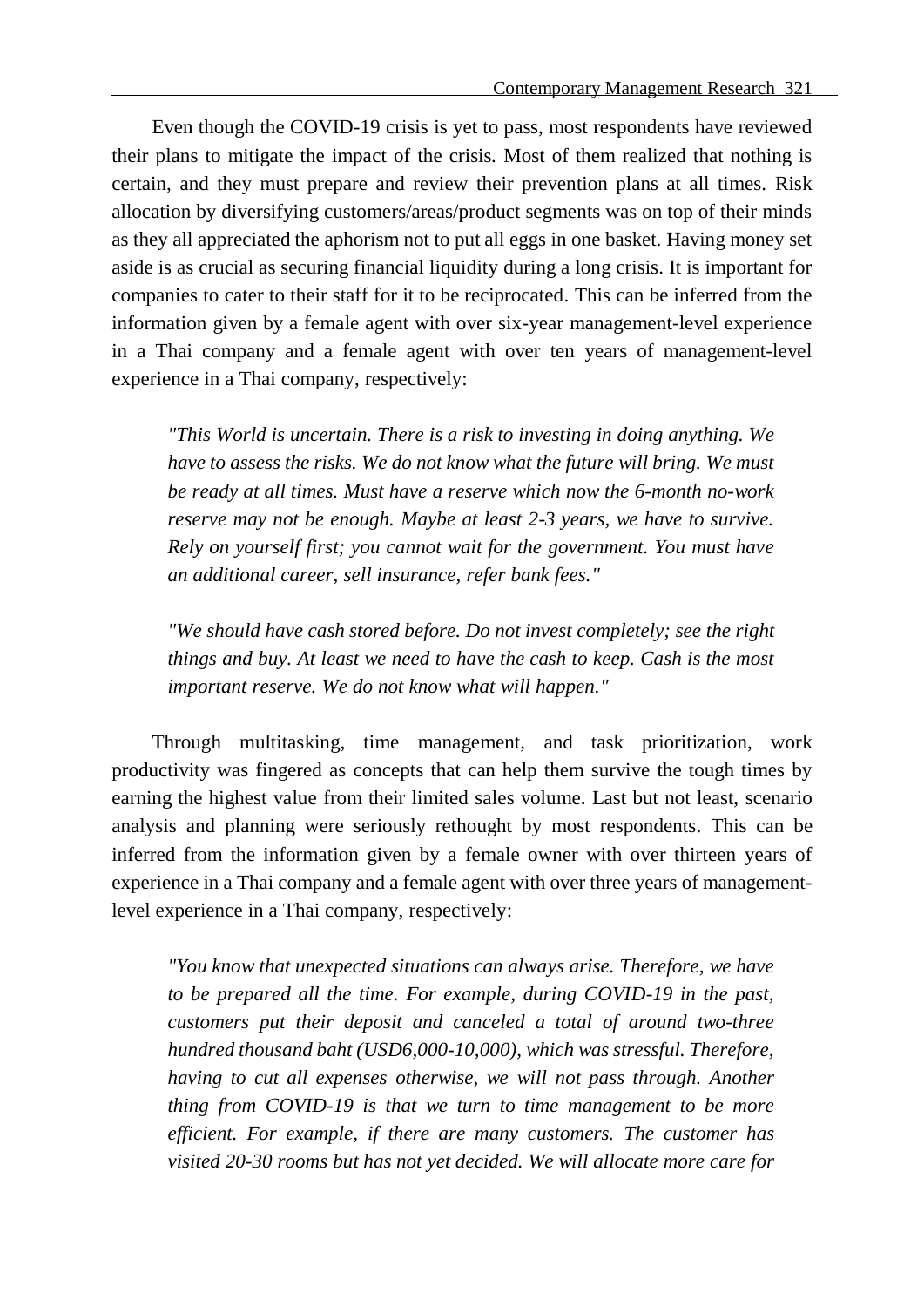*only potential customers, resulting in better performance. Because our time is limited to 24 hours as well, but we want to get better results."*

*"We must be flexible in order to be able to multitask. It is not just one. Must be able to take customers to see the room, keep contact, and coordinate with the room owner. Being able to do other works that will build the opportunity to retain a job that is worth the price of company hires."*

The situation in the real estate industry from the pre- to post-crisis stages has highlighted significant and different concerns. Opposite attitudes such as opportunities/threats, positive/negative thinking, passive/active management, optimism/pessimism, proactive/reactive, temporary/permanent, and external/internal are all alternative options available to companies during crises.

#### **CONCLUSIONS**

This research was conducted to ascertain how Thai real estate agencies deal with challenging situations like the COVID-19 pandemic. As a result, a crisis management strategy was employed to understand better Thailand's real estate industry, which is unique, especially the limitation and risks of depending heavily on foreign demands. The unique strategies at each crisis stage reflect broader perspectives towards differences such as times, situations, roles, impacts, or attitudes of the stakeholders, particularly real estate agency managers and owners. In fact, different impact severity tests reflect each company's preparedness and sustainability amid difficult times.

There are three main stakeholders in the agency business: agents, tenants/ investors, and landlords. During the COVID-19 crisis, agents faced a difficult time having limited demands and less commission. This is similar to the landlords struggling from the lack of earnings from the rent. As a result, most landlords decide to decrease their rental fees. For tenants/ investors, they enjoy the opportunities of having more bargaining powers and alternatives.

The result of an in-depth interview of twenty managers or owners in the real estate industry revealed the transition of strategies in each period of the COVID-19 crisis: pre-, ongoing-, and post-crisis (Table 6). During pre-, and ongoing- crises, it can be concluded that agency companies tried to apply the four approaches of offensive, challenge (defensive), passive (no new strategies), and termination (change to do other businesses) (Mikusova & Horvathova, 2018). Extended from the concept of Mikusova and Horvathova, 2018 which primarily focuses on the external factors, the strategies dealing with internal organization factors were proposed as they were immediately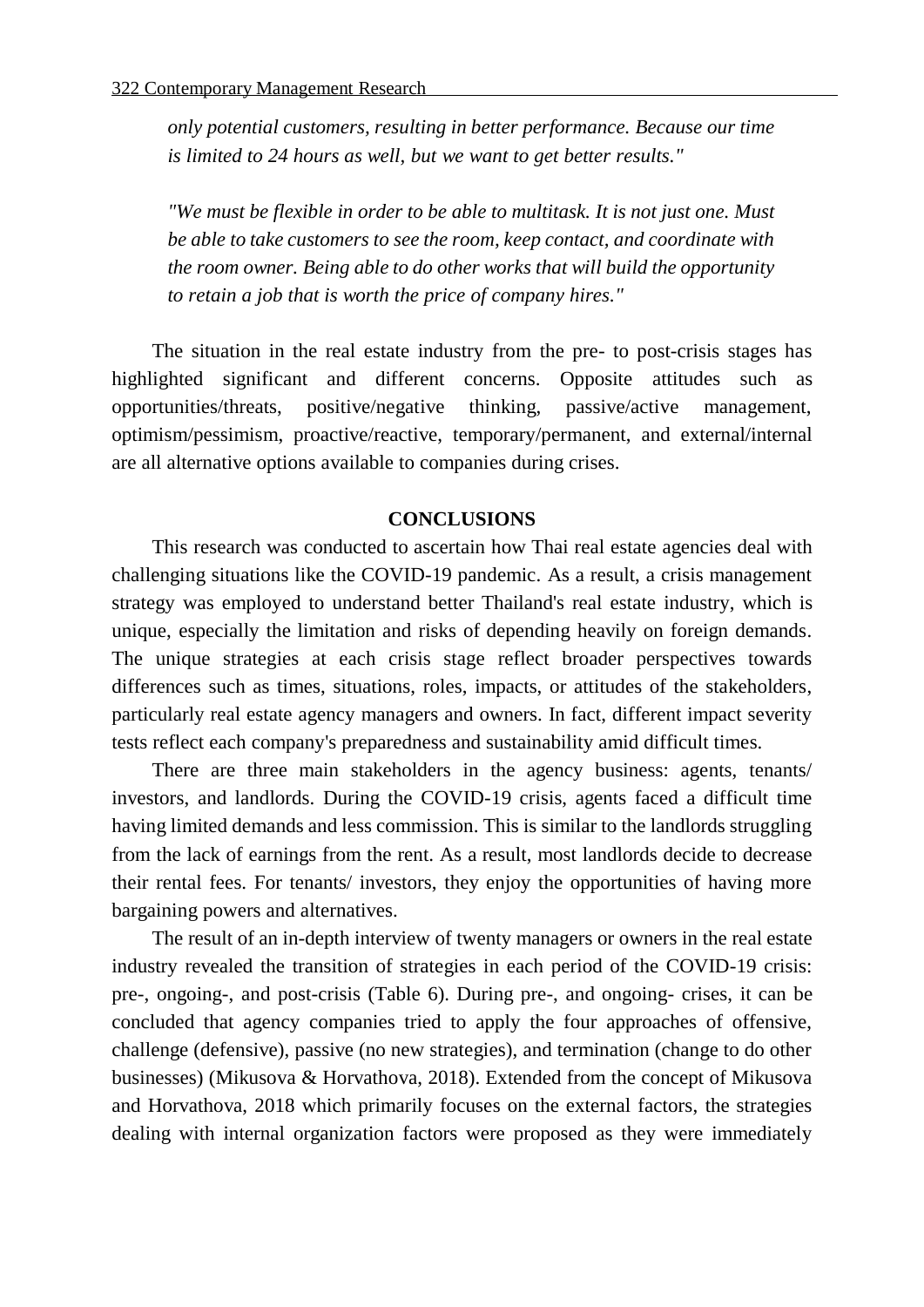manageable, effective, and not costly. Applying proper approaches in each period of the crisis is essential for the survival and thriving of the companies.

|                                           |                   | <b>COVID-19 Crisis Stages</b> |               |  |
|-------------------------------------------|-------------------|-------------------------------|---------------|--|
| <b>Strategies</b>                         | <b>Pre-Crisis</b> | <b>Ongoing-</b>               | Post-         |  |
|                                           |                   | <b>Crisis</b>                 | <b>Crisis</b> |  |
| <b>Offensive strategies</b>               |                   |                               |               |  |
| A shift/ expansion in new targets         |                   | X                             | X             |  |
| A shift/ expansion in new products        |                   | X                             | X             |  |
| <b>Defensive strategies</b>               |                   |                               |               |  |
| Extra service offerings                   | X                 |                               |               |  |
| Marketing activities                      | X                 | X                             | X             |  |
| <b>Passive strategies</b>                 |                   |                               |               |  |
| Building up unit stocks/                  | X                 | X                             |               |  |
| Organising customer databases             |                   |                               |               |  |
| <b>Termination strategies</b>             |                   |                               |               |  |
| Temporarily changing to do                |                   | X                             |               |  |
| other businesses                          |                   |                               |               |  |
| <b>Internal Process Change Strategies</b> |                   |                               |               |  |
| Potential customer prioritisation         | X                 |                               | X             |  |
| Temporarily wage/ Salary cutting          |                   | X                             |               |  |
| Expense saving                            |                   | X                             |               |  |
| Encouraging tenants to move               |                   | X                             |               |  |
| to the new places                         |                   |                               |               |  |
| Cash reservation                          |                   |                               | X             |  |
| Work productivity                         |                   |                               | X             |  |

**Table 6** *Comparing strategies at each crisis stage*

A total of twelve main strategies were used in each crisis stage. During the precrisis stage, four defensive and passive strategies were applied. These strategies show that most real estate agencies were not concerned with nor prepared for crisis management as they are broad and not applied toward any specific concern (Ritchie et al., 2011; Verwey et al., 2002).

Unlike the pre-crisis stage, the ongoing-crisis stage involves lots of strategies concerning being reactive rather than pre-determined or proactive (Cakar, 2018). Even though the sizes of most agency companies are small, it is believed that the company's finance should not be much concerned initially. However, conforming to the concept of Vargo & Seville, 2011, It is hereby shown that most agency companies decide first to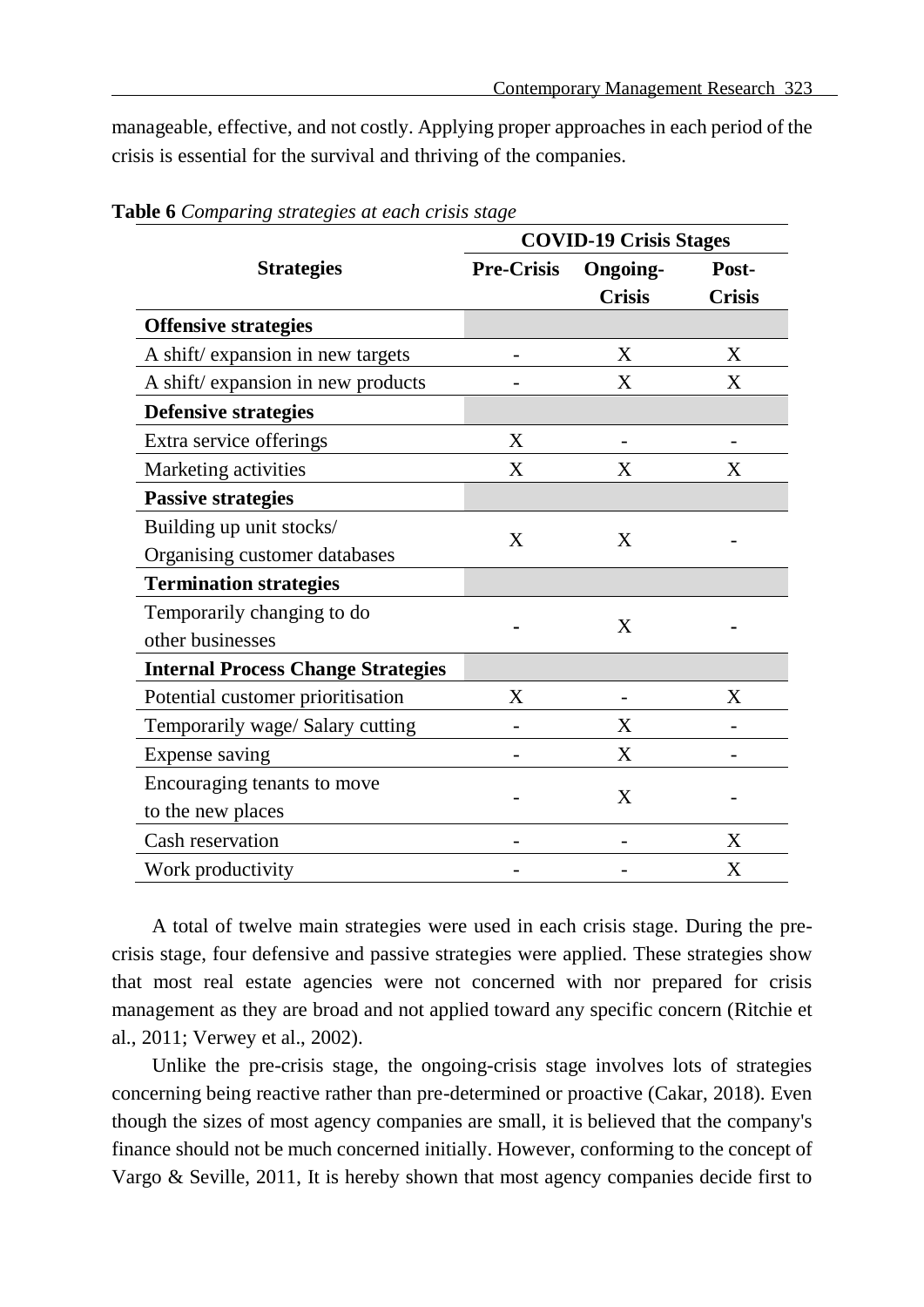apply strategies such as cost-cutting and expense saving as the company needs to secure their capital, liquidity, and cash flow (Vanichvatana, 2010; Vanichvatana & Puengchuer, 2015). After that, they tend to secure the existing markets and find new customers by shifting in new targets/ products to fill up low demand. In the worst case, temporarily terminating agency business and changing to do other businesses are seriously considered. In conclusion, it showed that the agencies adopt all kinds of strategies for their survival, especially immediate strategies while, long-term strategies such as cost restructuring, mergers, and acquisitions, portfolio diversification, or product quality are neglected in this stage, which conforms to the findings of Muranda, 2004 and Schuh, 2012. It is interesting that during the ongoing- crisis of the COVID-19 pandemic, an unethical strategy like encouraging tenants to move to new places is pursued as similar to the study of Kabonga (2020)

In the post-crisis stage, whose end we are still unsure of, it is predicted that many agencies will have learned their lessons about managing uncertainty and risks during a business crisis. To allocate the business risk, the agencies are more predisposed towards offensive and internal process change strategies such as acquiring new customers and products, carrying out more marketing activities, cash reservation, and productivity management in aim to deal with the next crisis.

A comparison of the details in each crisis stage yields differential and essential ideas to the agencies concerned. Under the pre-crisis stage, agencies are shown the importance of being prepared and planning for uncertainties. Well-prepared firms are less affected by any crisis than those not well-prepared. Therefore, it is always much better to start with preventive action rather than corrective action. Under the ongoingstage, it is about prompt responsiveness and timely implementation of the plans prepared during the pre-crisis stage with some alterations in reaction to real-time demands. Meanwhile, under the post-crisis stage, an evaluation of what strategies worked and what did not during the ongoing crisis must be encrypted, learned from, circulated, and prepared for the next crisis.

Suppose considering a crisis as a cycle or incident that will occur. In that case, understanding and preparing for it is necessary, especially for small businesses like real estate agencies with limited resources. Unlike medium and large enterprises, the nature of an agency business is similar to small enterprises with fewer investment costs. However, while many big enterprises still suffer from their huge fixed and variable costs, small real estate agencies are more flexible and adapt easier during crises due to their low cost and uncomplicated structure.

The theoretical contribution of this study has three main conclusions for fulfilling the concept of crisis management strategies. They are as follows. 1) Applying/properly balancing offensive, defensive, passive, termination, and internal process change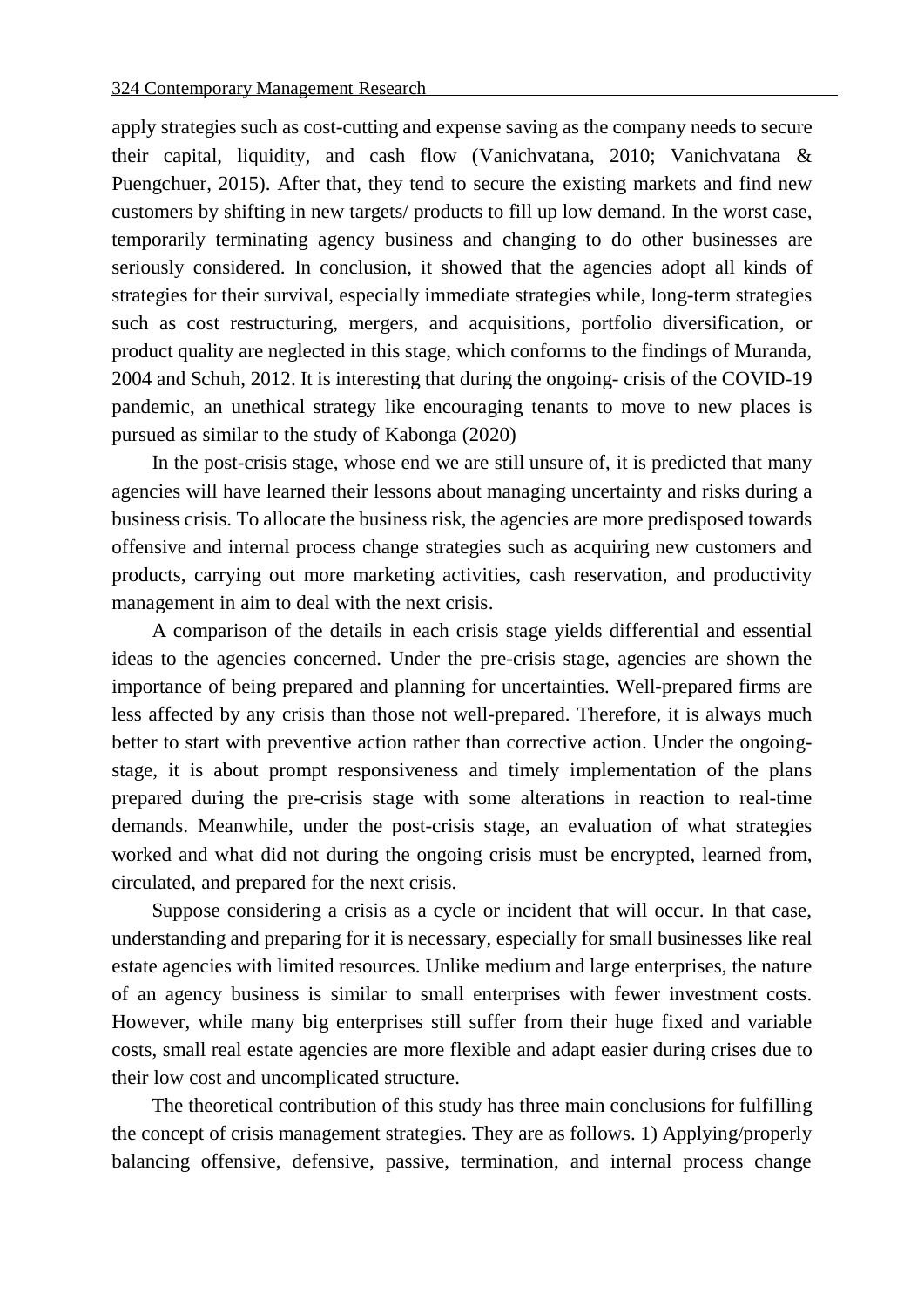strategies during each crisis stage are critical must be carefully considered. 2) Under an ongoing crisis stage, an internal process change strategy should mainly apply before other strategies to yield immediate/ effective results. Moreover, 3) Even though it is almost impossible to prevent the cause of the crisis like the COVID-19 pandemic directly, preparation readiness in the pre-crisis stage, which learned from the previous post-crisis stage is, directly affects the possibility to survive or to thrive of the companies in the ongoing- crisis stage.

#### **REFERENCES**

- An, S.-K., Park, D.-J., Cho, S., & Berger, B. (2010). A cross-cultural study of effective organizational crisis response strategy in the United States and South Korea. *International Journal of Strategic Communication, 4*(4), 225–243. https://doi.org/10.1080/1553118x.2010.515543
- Avraham, E. (2021). Combating tourism crisis following terror attacks: Image repair strategies for European destinations since 2014. *Current Issues in Tourism, 24*(8), 1-14. https://doi.org/10.1080/13683500.2020.1764510
- Blackman, D., & Ritchie, B. W. (2008). Tourism crisis management and organizational learning: The role of reflection in developing effective DMO crisis strategies. *Journal of Travel & Tourism Marketing*, *23*(2-4), 45-57. http://doi.org/10.1300/j073v23n02\_04
- Blundell, G. F., Fairchild, S., & Goodchild, R. N. (2005). Managing portfolio risk in real estate. *Journal of Property Research, 22*(2-3), 115-136. https://doi.org[/10.1080/09599910500456759](http://dx.doi.org/10.1080/09599910500456759)
- Brown, K. A., & White, C. L. (2010). Organization–public relationships and crisis response strategies: Impact on attribution of responsibility. *Journal of Public Relations Research*, *23*(1), 75-92. https://doi.org/10.1080/1062726x.2010.504792
- Cakar, K. (2018). Critical success factors for tourist destination governance in times of crisis: a case study of Antalya, Turkey. *Journal of Travel & Tourism Marketing*, *35*(6), 786-802. https://doi.org/10.1080/10548408.2017.1421495
- Calvo-Porral, C., Stanton, J., & Levy-Mangin, J. (2016). Is the economic crisis changing marketing strategies? Evidence from the food industry. *Journal of Global Marketing*, *29*(1), 29-39. https://doi.org/10.1080/08911762.2015.1122138
- CBRE Thailand. (2020). *Bangkok Overall Property Market, Q1 2020.* Bangkok Property Report. CBRE Thailand Co., Ltd.
- Chung, S., & Lee, S. (2016). Crisis Communication Strategy on Social Media and the Public's Cognitive and Affective Responses: A Case of Foster Farms Salmonella Outbreak. *Communication Research Reports*, *33*(4), 341-348. https://doi.org/10.1080/08824096.2016.1224170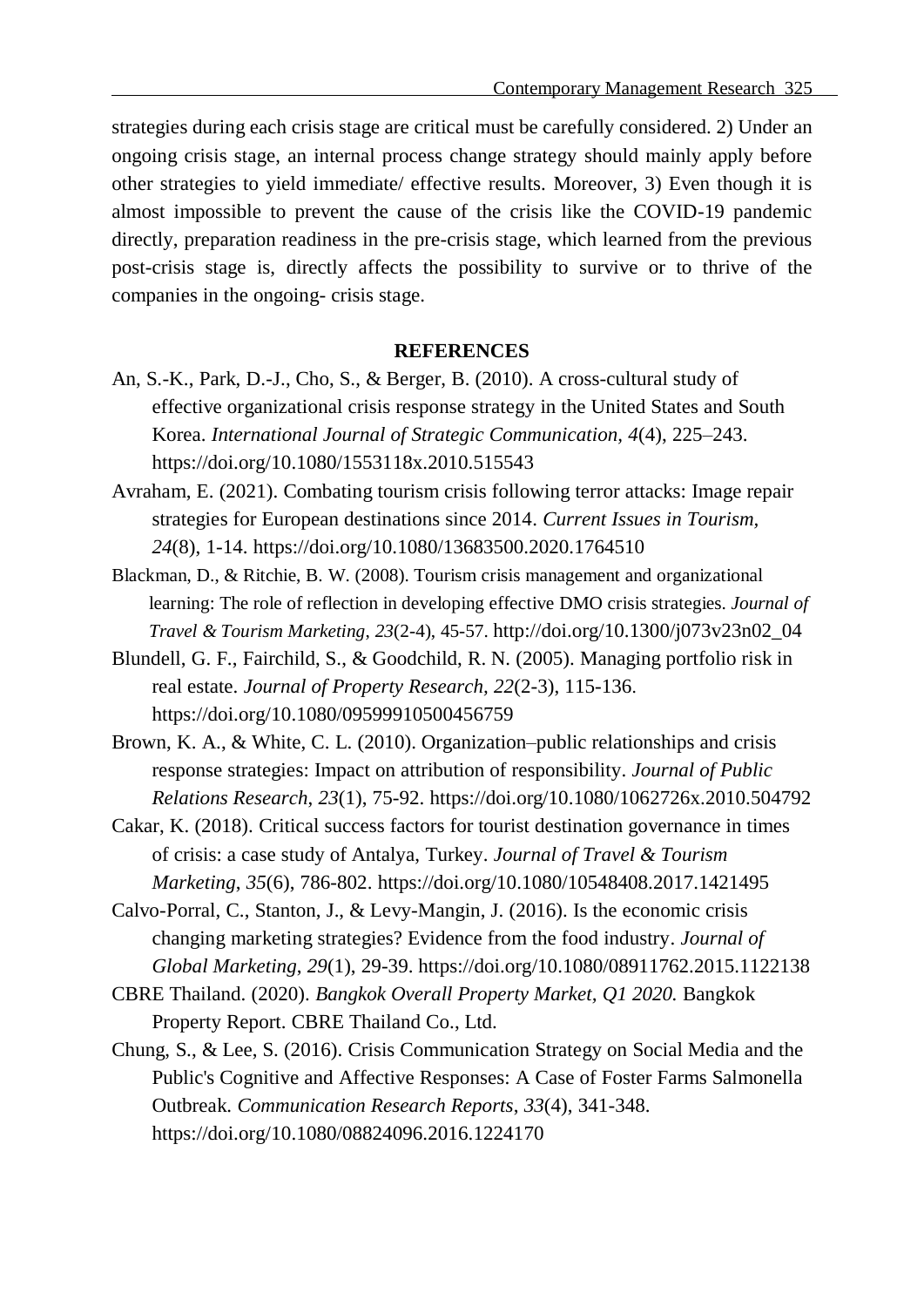- Coombs, W. (2007). Crisis and risk communication special section introduction. *Public Relations Review*, *33*(2), 113. https://doi.org/10.1016/j.pubrev.2006.11.022
- Coombs, W., & Holladay, J. (2012). The paracrisis: The challenges created by publicly managing crisis prevention. *Public Relations Review*, *38*(3), 408-415. https://doi.org/10.1016/j.pubrev.2012.04.004
- Goodman, J., & Marshall, J. (2013). Crisis, movement and management in contemporary globalisations. *Globalizations*, *10*(3), 343-353. https://doi.org/10.1080/14747731.2013.793896
- Heaney, R., Higgins, D., & Di Iorio, A. (2012). Investment portfolios and three dimensions of real estate investment: An Australian perspective, *Pacific Rim Property Research Journal, 18*(4), 335-354. https://doi.org/10.1080/14445921.2012.11104366
- Jakubanecs, A., Supphellen, M., & Helgeson, J. (2017). Crisis management across borders: effects of a crisis event on consumer responses and communication strategies in Norway and Russia. *Journal of East-West Business*, *24*(1), 1-23. https://doi.org/10.1080/10669868.2017.1381214
- Kabonga, I. (2020). Reflections on the 'Zimbabwean crisis 2000–2008' and the survival strategies: The sustainable livelihoods framework (SLF) analysis. *Africa Review*, *12*(2), 192-212. https://doi.org/10.1080/09744053.2020.1755093
- Kaewkitipong, L., Chen, C. C., & Ractham, P. (2016). A community-based approach to sharing knowledge before, during, and after crisis events: A case study from Thailand. *Computers in Human Behaviour, 54*, 653-666: <https://doi.org/10.1016/j.chb.2015.07.063>
- Kiambi, D., & Shafer, A. (2016). Corporate crisis communication: examining the interplay of reputation and crisis response strategies. *Mass Communication and Society*, *19*(2), 127-148. https://doi.org/10.1080/15205436.2015.1066013
- Kim, S., & Krishna, A. (2017). Communication or action? Strategies fostering ethical organizational conduct and relational outcomes. *Public Relations Review*, *43*(3), 560-567. https://doi.org/10.1016/j.pubrev.2017.03.009
- Kim, S., & Sung, K. (2013). Revisiting the effectiveness of base crisis response strategies in comparison of reputation management crisis responses. *Journal of Public Relations Research*, *26*(1), 62-78. https://doi.org/10.1080/1062726x.2013.795867
- Kim, Y., Cha, H., & Kim, J. (2008). Developing a crisis management index: applications in South Korea. *Journal of Public Relations Research*, *20*(3), 328- 355. https://doi.org/10.1080/10627260801962962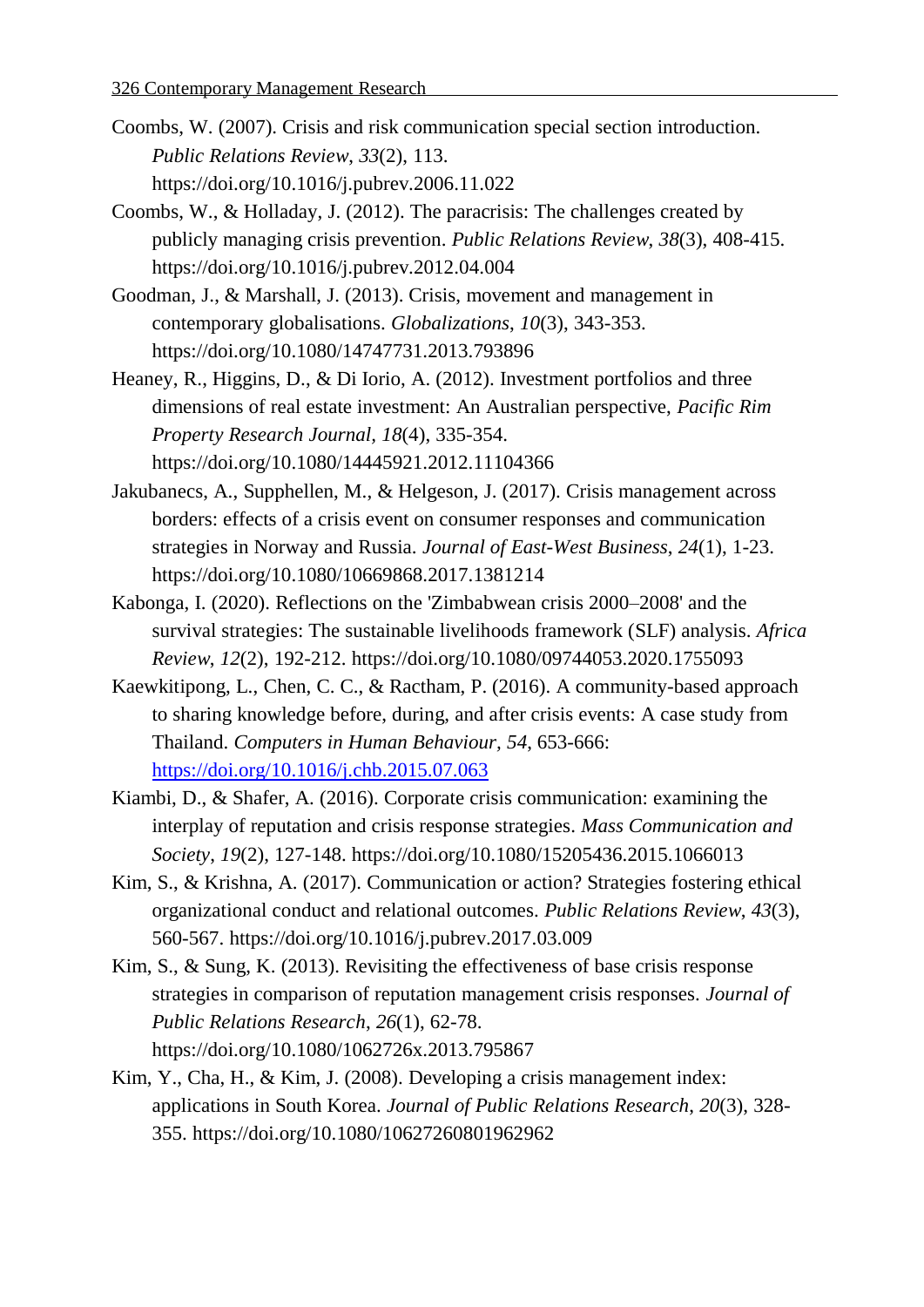- Mair, J., Ritchie, B., & Walters, G. (2016). Towards a research agenda for postdisaster and post-crisis recovery strategies for tourist destinations: A narrative review. *Current Issues in Tourism*, 19(1), 1-26. https://doi.org[/10.1080/13683500.2014.932758](https://doi.org/10.1080/13683500.2014.932758)
- Mikusova, M., & Horvathova, P. (2018). Prepared for a crisis? Basic elements of crisis management in an organisation. *Economic Research-Ekonomska Istraživanja*, *32*(1), 1844-1868. https://doi.org/10.1080/1331677x.2019.1640625
- Muranda, Z. (2004). Seeking competitive advantage in a deepening crisis. *Journal of African Business*, *5*(2), 53-69. https://doi.org/10.1300/j156v05n02\_04
- Prorokowski, L. (2014). Is Investing in innovation an effective strategy in times of crisis? Some evidence from Poland. *Innovation*, *16*(1), 32-52. https://doi.org/10.5172/impp.2014.16.1.32
- Ritchie, B., Bentley, G., Koruth, T., & Wang, J. (2011). Proactive crisis planning: Lessons for the accommodation industry. *Scandinavian Journal of Hospitality and Tourism*, *11*(3), 367-386. https://doi.org/10.1080/15022250.2011.600591
- Schuh, A. (2012). Strategy review for central and eastern Europe: Strategic responses of foreign multinational corporations to the recent economic and financial crisis. *Journal of East-West Business*, *18*(3), 185-207. https://doi.org/10.1080/10669868.2012.709221
- Steinert, M., & Crowe, S. (2001). Global real estate investment: Characteristics, optimal portfolio allocation and future trends. *Pacific Rim Property Research Journal, 7*(4), 223-239. http://doi.org10.1080/14445921.2001.11104106
- [Tanrıvermis](https://www.sciencedirect.com/science/article/pii/S2226585620302168#!), H. (2020). Possible impacts of Covid-19 outbreak on real estate sector and possible changes to adopt: A situation analysis and general assessment on Turkish perspective. *[Journal of Urban Management,](https://www.sciencedirect.com/science/journal/22265856) 9*(3), September 2020, 263- 269. https://doi.org/10.1016/j.jum.2020.08.005
- Tim, Y., Pan, S. L., Ractham, P., & Kaewkitipong, L. (2017). Digitally enabled disaster response: The Emergence of social media as boundary objects in a flooding disaster. *Information System Journal, 27*(2), 197-232. [https://doi.org//10.1111/isj.12114](https://doi.org/10.1111/isj.12114)
- Vanichvatana, S. (2010, June 23-26). *Employment adjustment strategy for a property development company during economic crisis*. European Real Estate Society 2010 Conference, Milan, Italy.
- Vanichvatana, S. (2015, Jan 18-21). *Perception of credibility towards stakeholders: Views of property developers during economic crisis.* 21st Annual Pacific-Rim Real Estate Society Conference Kuala Lumpur, Malaysia.
- Vanichvatana, S., & Puengchuer, A. (2015). Capital strategies for survival for a property development company during an economic crisis. *Pacific Rim Property*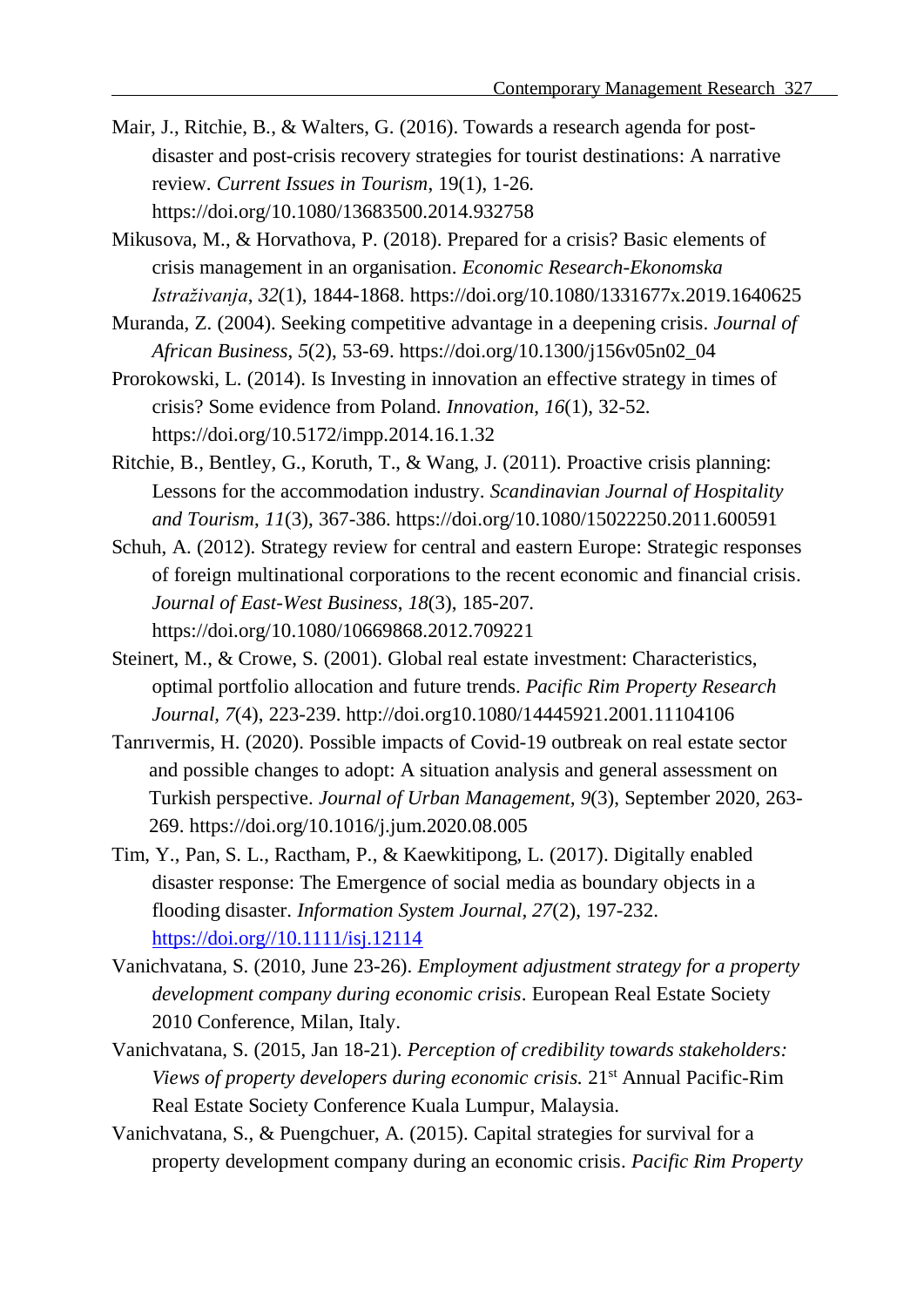*Research Journal*, *15*(4), 378-397.

https://doi.org/10.1080/14445921.2009.11104287

- Vargo, J., & Seville, E. (2011). Crisis strategic planning for SMEs: Finding the silver lining. *International Journal of Production Research*, *49*(18), 5619-5635. https://doi.org/10.1080/00207543.2011.563902
- Verwey, P., Crystal, A., & Bloom, E. (2002). Chaos and crisis: The Swiss bank case study. *Communication*, *28*(2), 28-42.
- Wang, J., Anne, M., & Mclean, G. (2016). Understanding crisis and crisis management: An Indian perspective. *Human Resource Development International*, *19*(3), 192-208. https://doi.org/10.1080/13678868.2015.1116242
- The World Bank. (2020a). *Major impact from covid-19 to Thailand's economy, vulnerable households, companies report.* Retrieved November 8, 2020, from https://www.worldbank.org/en/news/press-release/2020/06/30/major-impactfrom-covid-19-to-thailands-economy-vulnerable-households-companies-report
- The World Bank. (2020b). *The global economic outlook during the covid-19 pandemic: a changed World*. Retrieved November 8, 2020, from https://www.worldbank.org/en/news/feature/2020/06/08/the-global-economicoutlook-during-the-covid-19-pandemic-a-changed-world
- World Health Organization (WHO). (2020). WHO Coronavirus Disease (COVID-19) Dashboard. Retrieved November 8, 2020, from <https://covid19.who.int/table>

## **APPENDICES**

## **Interview Form Screening Questions**

Have you worked in the real estate agency business for at least one year? And work for prospective international tenants? And are in the management level or an owner?

## **General information of the respondents and their companies**

- Gender
- Position
- Years of working in this company or this career
- Company name
- Company's nationality
- Company's customer target
- Years of Company establishment
- How many members are in your company?
- Do you or your company set the location of interest or specialisation?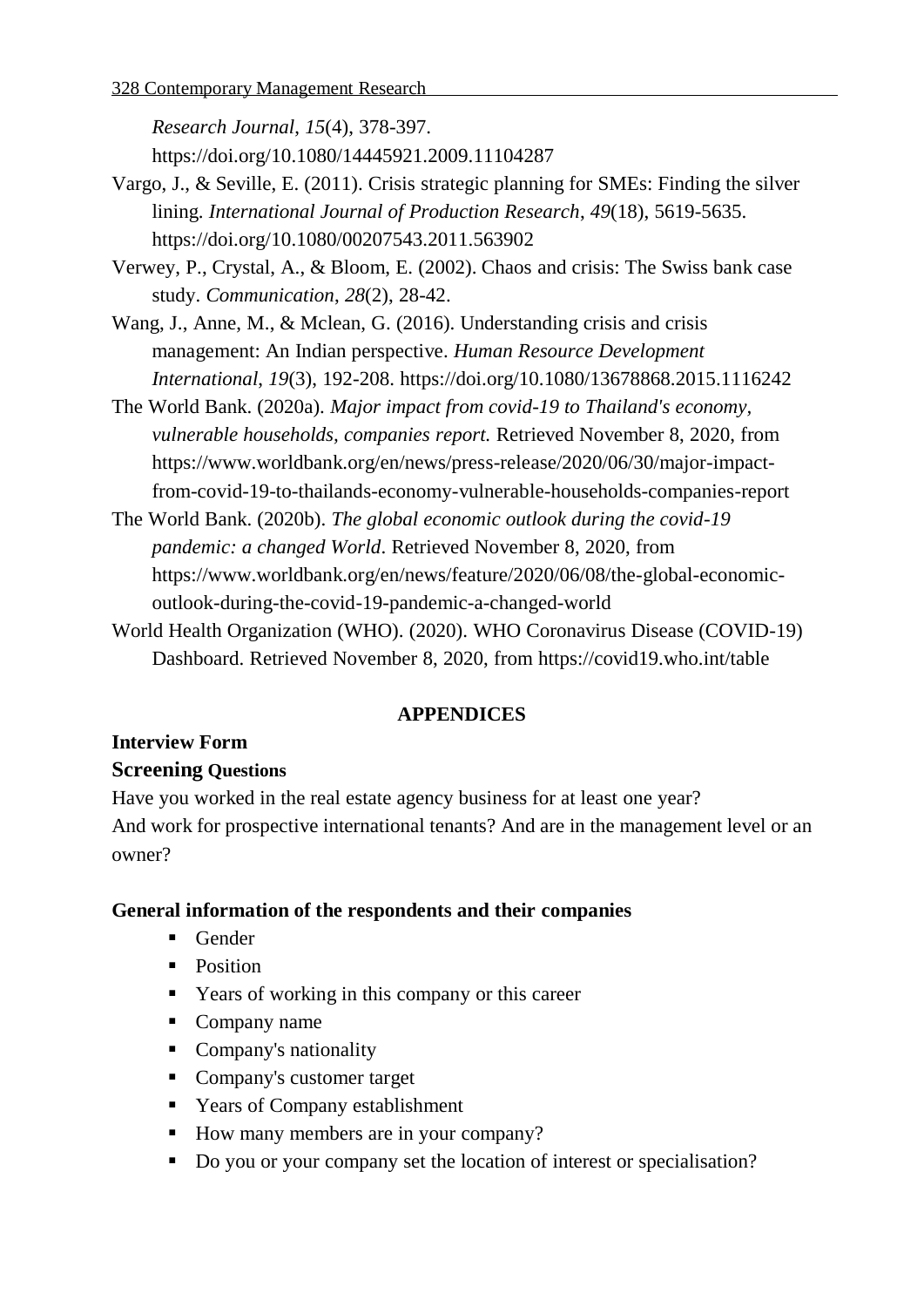■ Company's goal

## **Impact of the COVID-19 Pandemic**

Pre-Crisis Stage:

1. What are your company's strategies? How are your company situations?

Ongoing-Crisis Stage:

- 2. What are the effects of COVID-19 on your company? In what perspectives, organisational, financial, human resources, stakeholders, social, or others?
- 3. What are your company's strategies in dealing with the impact of COVID-19? In what perspectives, organisational, financial, human resources, stakeholders, social, or others?
- 4. What are the details of your marketing mixes of product, price, place, and promotion?

Post-Crisis Stage:

- 5. How do you think about the company's situation after COVID-19? Anything changes?
- 6. What do you plan to do after the COVID-19, and what strategies do you plan to conduct? In what perspectives, organizational, financial, human resources, stakeholders, social, or others?
- 7. What lessons do you learn from the COVID-19 crisis?

Additional Suggestions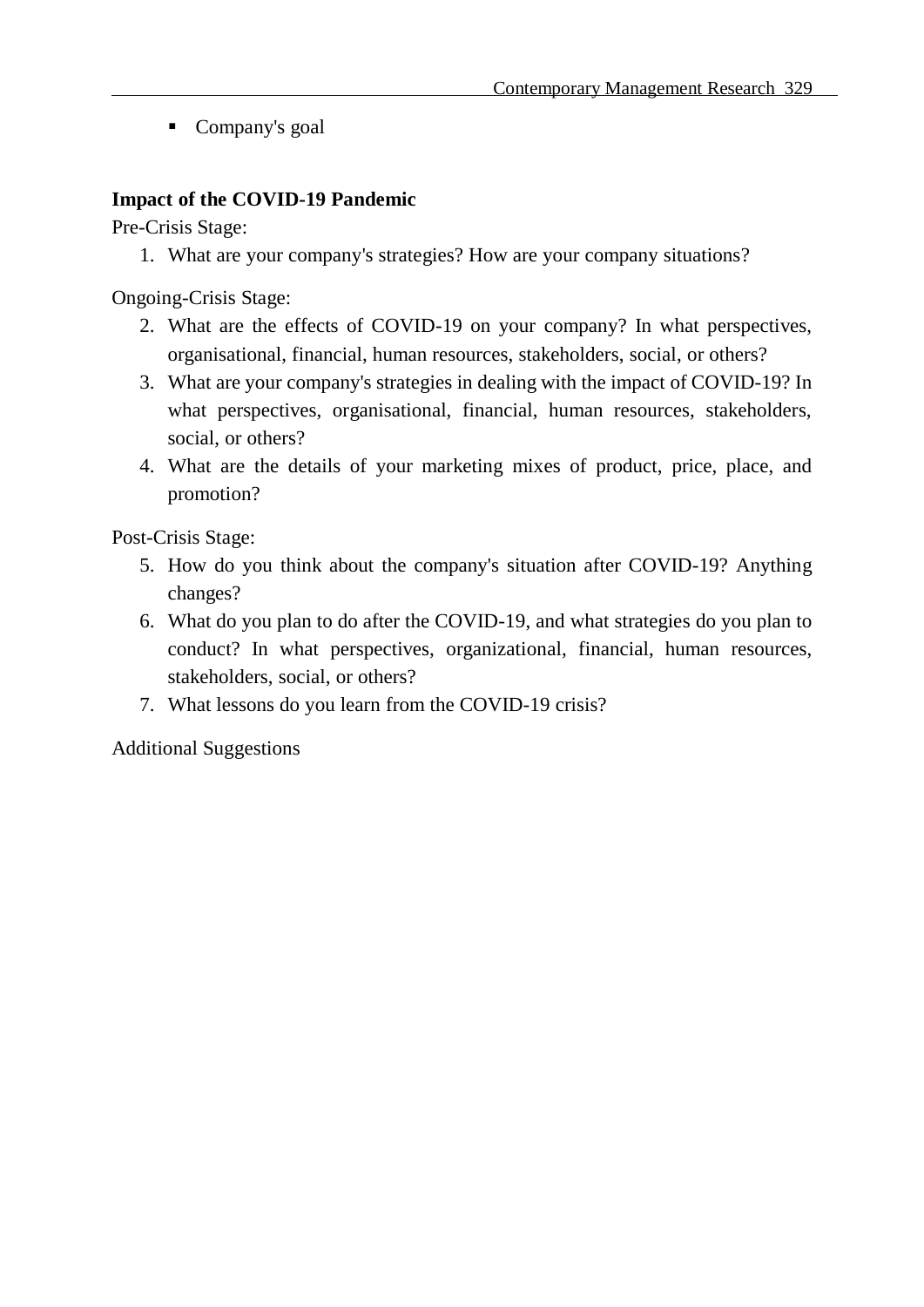## **General Information of Individual Interviewee (A-T)**

| <b>Table A</b> General Information of Individual Interviewee $(A-G)$ |  |  |
|----------------------------------------------------------------------|--|--|
|                                                                      |  |  |

|                                       | ັ                                     |                                       |                                                  |                                     |                                               |                                                                   |                                                                                |
|---------------------------------------|---------------------------------------|---------------------------------------|--------------------------------------------------|-------------------------------------|-----------------------------------------------|-------------------------------------------------------------------|--------------------------------------------------------------------------------|
| Interviewees'<br><b>Information</b>   | A                                     | B                                     | $\mathbf C$                                      | D                                   | E                                             | F                                                                 | G                                                                              |
| Gender                                | Female                                | Female                                | Female                                           | Female                              | Female                                        | Female                                                            | Female                                                                         |
| <b>Work Position</b>                  | Owner                                 | Owner                                 | Sale<br>Manager                                  | Sale<br>Manager                     | Assistant<br>Managing<br>Director             | Owner                                                             | Manager                                                                        |
| Agency Work<br>Experiences<br>(years) | $17 - 18$                             | 20                                    | 3                                                | >10                                 | $6 - 7$                                       | >10                                                               | 5                                                                              |
| Company's<br>Nationality              | Thais                                 | Thais                                 | Thais                                            | Japanese                            | Thais                                         | Thais                                                             | Thais                                                                          |
| Main Target<br>Customer               | European<br>S                         | Korean,<br>European                   | Foreigne<br>rs                                   | Japanese                            | Foreigne<br>rs                                | Foreigne<br>rs                                                    | Foreigne<br>rs                                                                 |
| Company<br>Employees<br>(numbers)     | $\mathbf{1}$                          | n.a.                                  | 6                                                | 25                                  | 10                                            | 3                                                                 | 20                                                                             |
| Location of<br>Interest/Focus         | Sukhumv<br>it and<br>Sathorn<br>Areas | Sukhumv<br>it and<br>Sathorn<br>Areas | Silom,<br>Sukhumv<br>it, and<br>Sathorn<br>Areas | Silom<br>and<br>Sukhumv<br>it Areas | Close to<br><b>Mass</b><br>Transpor<br>tation | Silom,<br>Sukhumv<br>it.<br>Sathorn,<br>and<br>Ploenchit<br>Areas | Close to<br><b>Mass</b><br>Transport<br>ation.<br><b>Bangkok</b><br>Peripheral |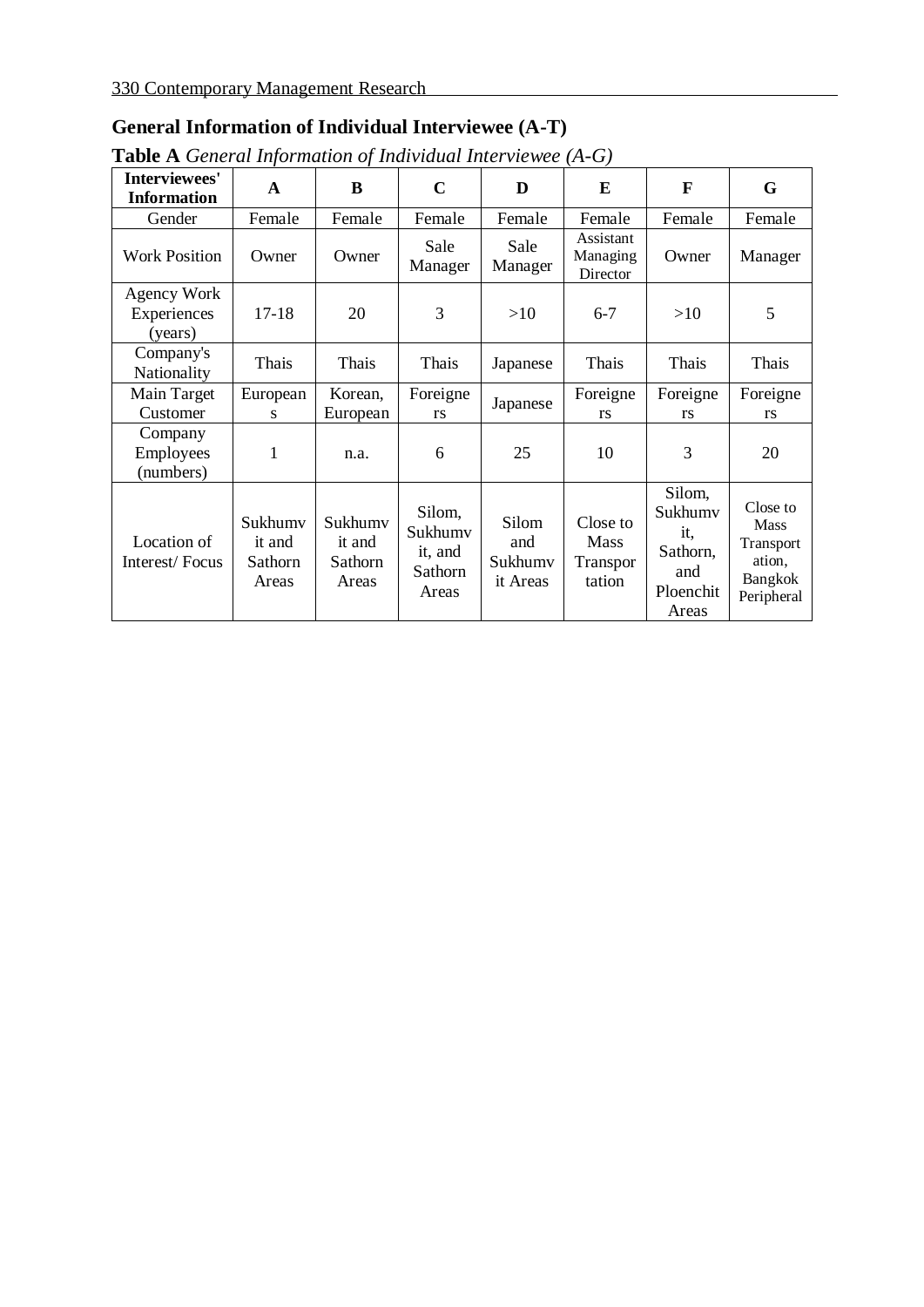| H                                                                  | $\mathbf I$                                                       | $\mathbf{J}$              | $\mathbf K$                                       | L                                                                             | M                                | N                                                         |
|--------------------------------------------------------------------|-------------------------------------------------------------------|---------------------------|---------------------------------------------------|-------------------------------------------------------------------------------|----------------------------------|-----------------------------------------------------------|
| Female                                                             | Female                                                            | <b>LGBT</b>               | Female                                            | Female                                                                        | Female                           | Female                                                    |
| Manager                                                            | Owner                                                             | Senior<br>Sale<br>Manager | sale<br>manager                                   | sale<br>manager                                                               | sale<br>manager                  | Owner                                                     |
|                                                                    |                                                                   |                           |                                                   |                                                                               |                                  |                                                           |
| 10                                                                 | $>10$                                                             | 8                         | 6                                                 | 5                                                                             | 5                                | 3                                                         |
|                                                                    |                                                                   |                           |                                                   |                                                                               |                                  |                                                           |
| Thais                                                              | Thais                                                             | Thais                     | Pakistani                                         | Thais                                                                         | Thais                            | Thais                                                     |
| Thais and<br>Foreigners                                            | Europeans,<br>American,<br>Singaporean,<br>Hongkong,<br>and Thais | Thais and<br>Foreigners   | European,<br>Thais,<br>Chinese,<br>and<br>Indians | British,<br>American,<br>German,<br>Singaporean,<br>Chinese,<br>and<br>Korean | Chinese,<br>Korean.<br>and Thais | Asians and<br>Thais                                       |
| 5                                                                  | $\overline{2}$                                                    | $>20$                     | 5                                                 | 6                                                                             | 12                               | $\overline{2}$                                            |
| Sukhumvit<br>, Sathorn,<br>Ratchada,<br>Rama9,<br>and<br>Chatuchak | Sukhumvit<br>, Silom,<br>Sathorn,<br>Ladprao,<br>and<br>Rama9     | <b>CBD</b>                | , Silom,<br>and<br>Bangna<br>Areas                | Inner<br>and<br>Sathorn<br>Areas,<br>Chonburi                                 | Sukhumvit<br>Areas               | Bangna,<br>Srinakarin,<br>and Inner<br>Sukhumvit<br>Areas |
|                                                                    | Areas                                                             | areas                     |                                                   |                                                                               | Sukhumvit Sukhumvit<br>Province  |                                                           |

**Table B** *General Information of Individual Interviewee (H-N)*